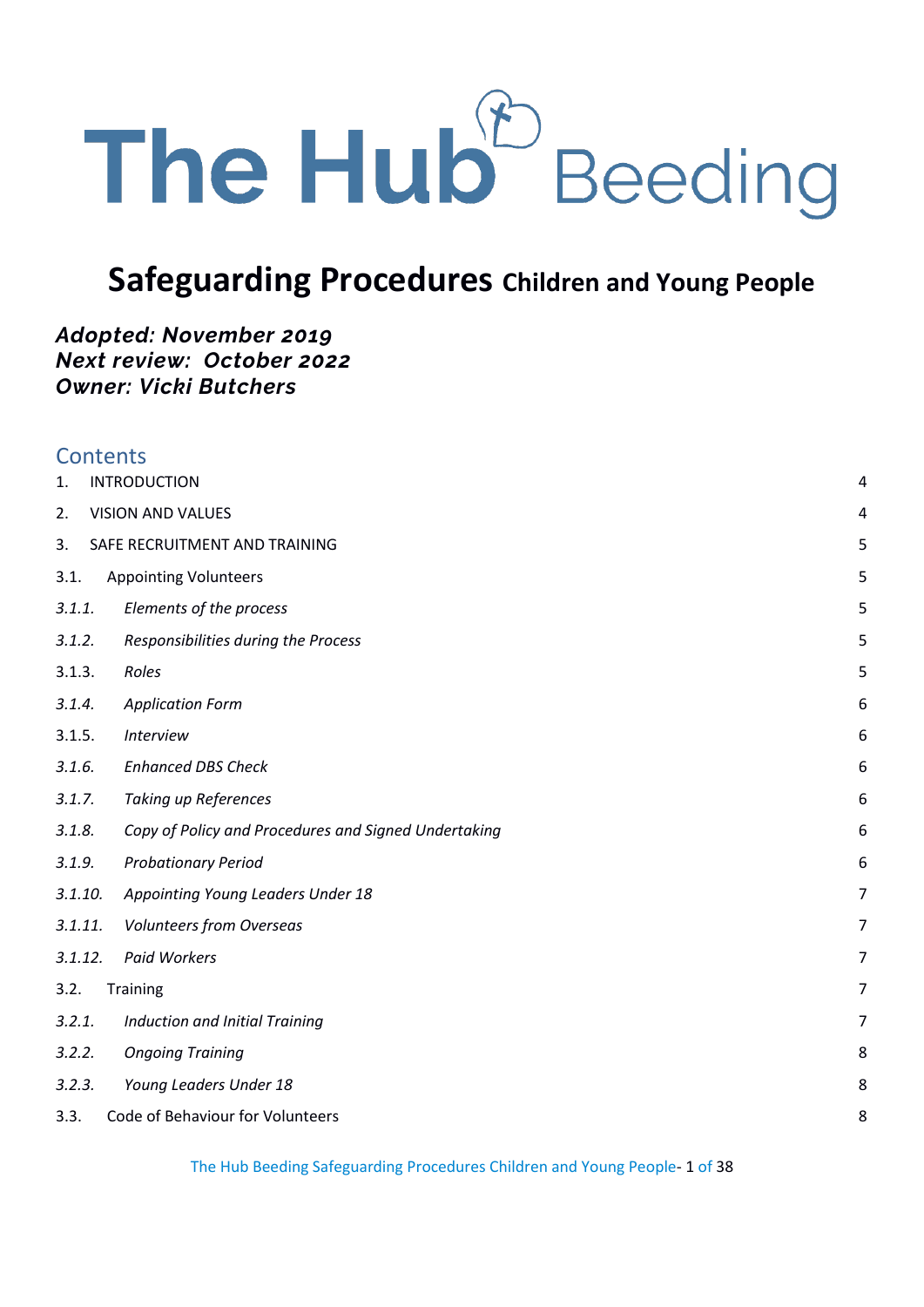| 3.3.1. | Respecting Children and Young People                                                              | 8  |
|--------|---------------------------------------------------------------------------------------------------|----|
| 3.3.2. | Guidelines to Avoid Being Alone with Children and Young People                                    | 8  |
| 3.3.3. | Unplanned Occasions when a Volunteer is Alone with Children or Young People - Actions to be Taken | 9  |
| 3.3.4. | <b>Working One to One</b>                                                                         | 9  |
| 3.3.5. | Guidelines for Working One to One                                                                 | 9  |
| 3.3.6. | Appropriate Physical Contact with Children and Young People                                       | 10 |
| 3.3.7. | Abuse of Trust                                                                                    | 10 |
| 3.3.8. | <b>Electronic Communication</b>                                                                   | 10 |
|        | Generally                                                                                         | 10 |
|        | <b>Instant Messaging Services</b>                                                                 | 10 |
|        | Social Networking sites                                                                           | 10 |
| 4.     | CONFIDENTIALITY                                                                                   | 11 |
| 5.     | <b>TYPES OF ABUSE</b>                                                                             | 11 |
| 5.1.   | <b>Physical Abuse</b>                                                                             | 11 |
| 5.2.   | Sexual abuse                                                                                      | 11 |
| 5.3.   | Psychological or Emotional Abuse                                                                  | 11 |
| 5.4.   | <b>Neglect and Acts of Omission</b>                                                               | 11 |
| 5.5.   | <b>Discriminatory Abuse</b>                                                                       | 12 |
| 5.6.   | Institutional Abuse (CHILD lives in a care home)                                                  | 12 |
| 5.7.   | <b>Rights Abuse</b>                                                                               | 12 |
| 6.     | SAFE PRACTICE, PREMISES AND COMMUNITY                                                             | 14 |
| 6.1.   | <b>Parental Consent</b>                                                                           | 14 |
| 6.2.   | <b>Health and Safety</b>                                                                          | 15 |
| 6.3.   | <b>Risk Assessments</b>                                                                           | 15 |
| 6.4.   | <b>Staffing Ratios</b>                                                                            | 16 |
| 6.4.1. | Age of Children and Young People                                                                  | 16 |
| 6.4.2. | <b>Special Needs</b>                                                                              | 16 |
| 6.4.3. | <b>Behavioural Issues</b>                                                                         | 16 |
| 6.4.4. | The Venue                                                                                         | 16 |
| 6.4.5. | <b>Covering for Emergencies</b>                                                                   | 16 |
| 6.4.6. | Gender Balance                                                                                    | 16 |
| 6.5.   | <b>Recommended Minimum Staffing Ratios</b>                                                        | 16 |
| 6.6.   | Transporting Children and Young People                                                            | 17 |
| 6.7.   | <b>Outings and Overnight Events</b>                                                               | 17 |
| 6.7.1. | Outings<br>The Hub Beeding Safeguarding Procedures Children and Young People - 2 of 38            | 17 |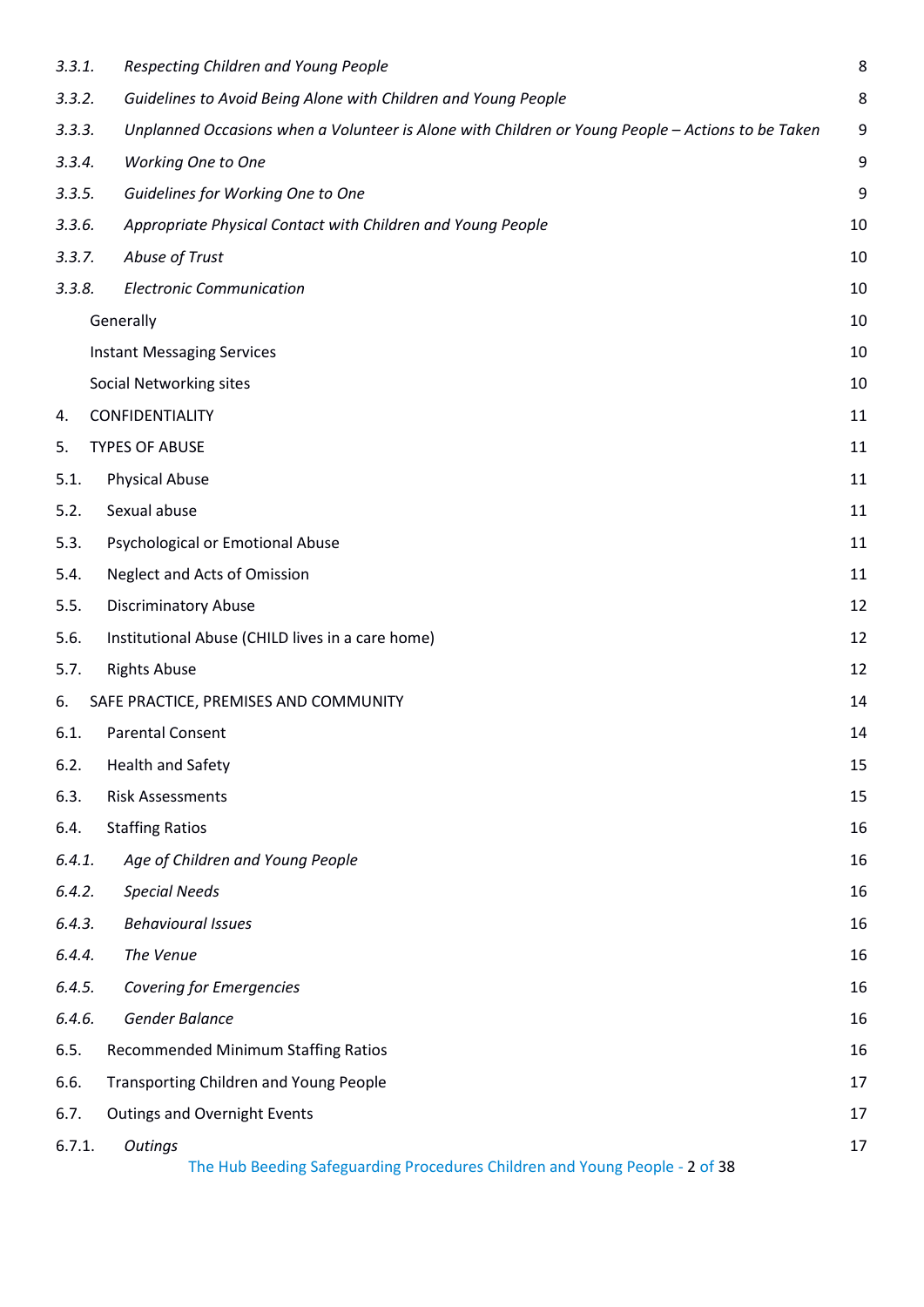| 6.7.2.  | Overnight events                                                                | 17 |
|---------|---------------------------------------------------------------------------------|----|
| 6.8.    | All-age Community                                                               | 18 |
| 6.8.1.  | Before and after church services                                                | 18 |
| 6.8.2.  | Family or all age services and social events open to the whole church           | 18 |
| 6.8.3.  | Rehearsals for productions that might include children, young people and adults | 18 |
| 6.9.    | Photography                                                                     | 18 |
| 6.10.   | Anti-bullying Procedures                                                        | 18 |
| 6.10.1. | Aims                                                                            | 18 |
| 6.10.2. | Forms of Bullying                                                               | 19 |
| 6.10.3. | Signs and Symptoms                                                              | 19 |
| 6.10.4. | Code of Behaviour                                                               | 19 |
| 6.10.5. | <b>Reporting Bullying</b>                                                       | 19 |
| 6.10.6. | <b>Dealing with Bullying</b>                                                    | 19 |
| 6.10.7. | When a Known Offender is Present                                                | 20 |
| 6.11.   | <b>Other User Groups</b>                                                        | 20 |
| 7.      | PROCEDURES FOR RESPONDING TO CONCERNS                                           | 20 |
| 7.1.    | Step 1 - Record and Report                                                      | 20 |
| 7.2.    | Step 2 - Review and Refer                                                       | 21 |
| 7.3.    | Step 3 - Report and Support                                                     | 21 |
| 7.4.    | Where Concerns involve the Designated Person or member of their family          | 22 |
| 7.5.    | Where Concerns involve the Minister                                             | 22 |
| 8.      | PROCEDURE FOR REPORTING AND DEALING WITH DISCLOSURE OF ABUSE                    | 23 |
| 8.1.    | If a person discloses or makes allegations of abuse:                            | 23 |
| 9.      | PRESERVING EVIDENCE                                                             | 24 |
| 10.     | SUPPORT FOR THE ABUSED PERSON                                                   | 24 |
| 11.     | <b>INVESTIGATIONS</b>                                                           | 25 |
| 12.     | <b>GUIDELINES FOR WRITING REPORTS</b>                                           | 25 |
| 13.     | <b>Contact Details</b>                                                          | 26 |
|         | Appendix - Forms                                                                | 27 |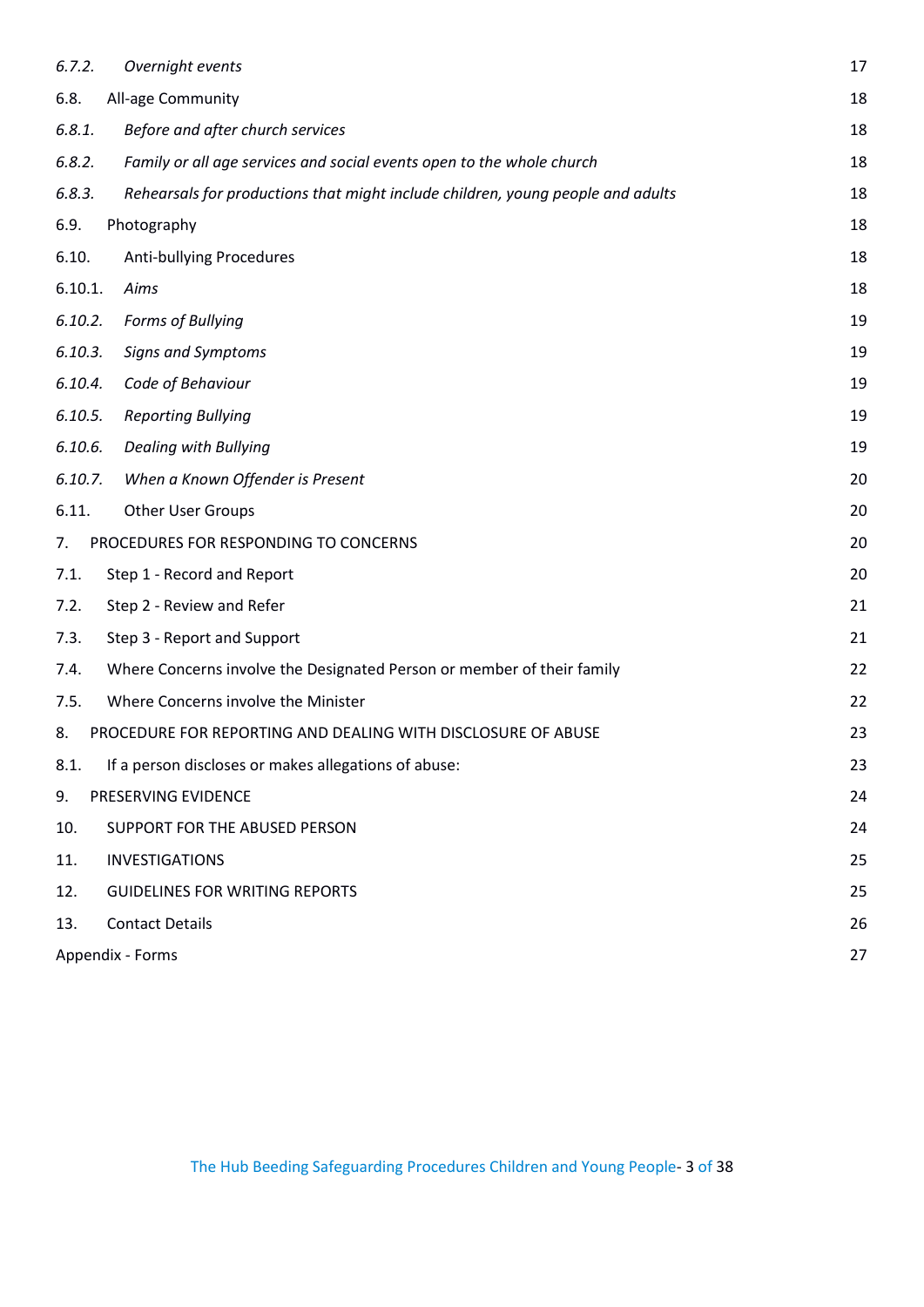# <span id="page-3-0"></span>**1. INTRODUCTION**

The Hub recognises its responsibilities for the safeguarding of all children and young people under the age of 18 (regardless of gender, ethnicity or ability) as set out in The Children Act 1989 and 2004, Safe from Harm (HM Government 1994) and Working Together to Safeguard Children (HM Government 2010).

As members of The Hub we commit ourselves to the nurturing, protection and safeguarding of all children and young people associated with the church and will pray for them regularly.

In pursuit of this we commit ourselves to the following policies and to the development of procedures to ensure their implementation.

# <span id="page-3-1"></span>**2. VISION AND VALUES**

The declared purpose of The Hub Beeding is fivefold:

- to worship God
- help people come to know Jesus
- build caring relationships
- grow spiritually
- serve others

We summarise its purpose as being "to worship God, love one another and serve the community".

In outworking our purpose with regard to Children and Young People and Families, the church:

- has a programme of activities with children and young people
- welcomes children and young people into the life of our community
- makes our premises available to organisations working with children and young people

It is the duty of all staff and volunteers to understand the need to protect children and young people within their care by being familiar with signs of abuse and taking appropriate action where abuse is suspected.

It is the duty of each church member and each member of the wider Hub family to prevent the physical, sexual and emotional abuse of children and young people and the duty of all to respond to concerns about the well-being of children and young people and to report any child abuse disclosed, discovered or suspected. The church will fully cooperate with any statutory investigation into any suspected abuse linked with the church.

These procedures set out the training requirements for all those involved in work with children and young people and outline the steps to be taken should an allegation be made, a child discloses that they are being harmed, or where there is a suspicion of abuse.

#### **Safeguarding is the protection of adults and children from harm, abuse or neglect**.

We all have the same rights and expectations to independence, respect, choice, fulfilment of our ambitions, to be heard, included, and to have privacy and confidentiality. These expectations are central to the way in which we interact with each other in our life together. Safeguarding involves a range of activities aimed at promoting the individual's fundamental right to be safe. These include making and maintaining safe environments for all, having processes to follow should something go wrong, and support for everyone involved.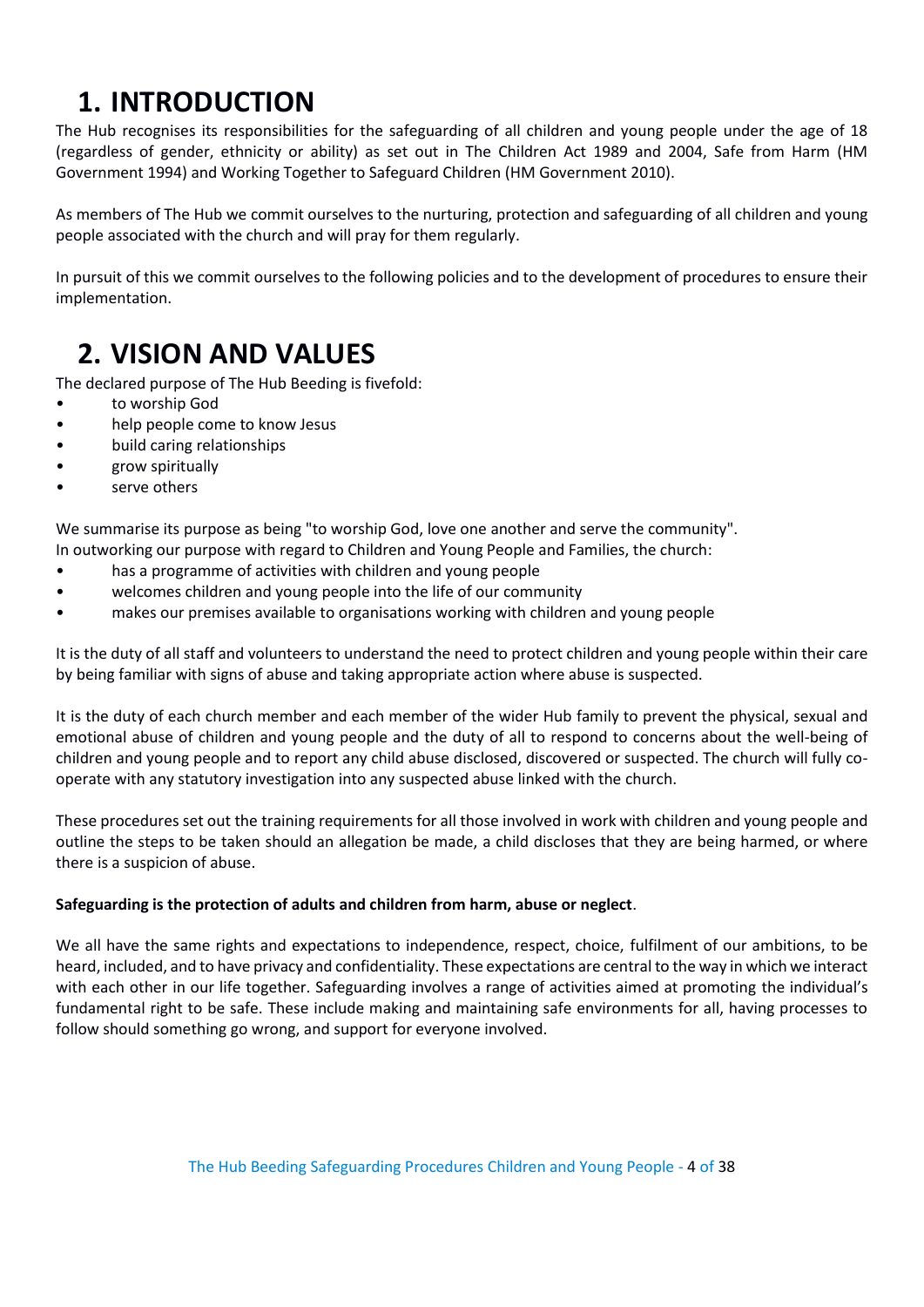# <span id="page-4-0"></span>**3. SAFE RECRUITMENT AND TRAINING**

# <span id="page-4-1"></span>**3.1. APPOINTING VOLUNTEERS**

# <span id="page-4-2"></span>*3.1.1. Elements of the process*

- A job role will be provided (see appendix 7)
- The candidate will complete an application form and sign a declaration that there is no reason they should not be working with children and young people
- A face-to-face interview will be conducted
- A minimum of two references will be taken up
- A criminal records check will be performed
- Where appointed, a candidate will initially be appointed for a probationary period
- The candidate will sign an undertaking to work within the Church's safeguarding policy and these procedures
- An induction programme and initial training will be provided

# <span id="page-4-3"></span>*3.1.2. Responsibilities during the Process*

- The process of recruitment may be begun either by the appropriate team leader or by the responsible member of the Church Leadership Team
- The role description will be drawn up by the Children and Family Worker with the team leader
- The need for new volunteers will normally be announced during Church Meetings; however, where suitable candidates have already been identified, personal approaches may be made either by the Team Leader or by the responsible member of the Church Leadership Team
- Application forms will be administered by the appropriate team leader
- Application forms are available from, and should be returned to, the appropriate team leader
- References will be taken up.
- Interviews will be conducted.
- DBS Disclosures will be obtained by the Hub's DBS administrator and DBS clearance is a prerequisite to appointment
- Decisions on appointments are taken jointly by the team leader and the responsible member of the Church Leadership Team
- Appointments will be reported to the Church Meeting
- The induction programme and training is the responsibility of the appropriate team leader with the Children and Family Worker
- Following the probationary period, the review of the appointment will be undertaken jointly by the team leader and the responsible member of the Church Leadership Team

## <span id="page-4-4"></span>**3.1.3.** *Roles*

Roles within each team working within areas of Children and Youth work will be one of the following:

- Team Leader Accountable to Church Leadership Team in particular Children and Family Worker, Safeguarding and Youth Work Trustees
- Leaders Accountable to Team Leader
- Helpers and Under 18 helpers Accountable to Leaders and Team Leader
- Roles of Team Leaders and members will define the following:
	- Responsibilities
	- Time commitment
	- Those for whom they are responsible

The Hub Beeding Safeguarding Procedures Children and Young People- 5 of 38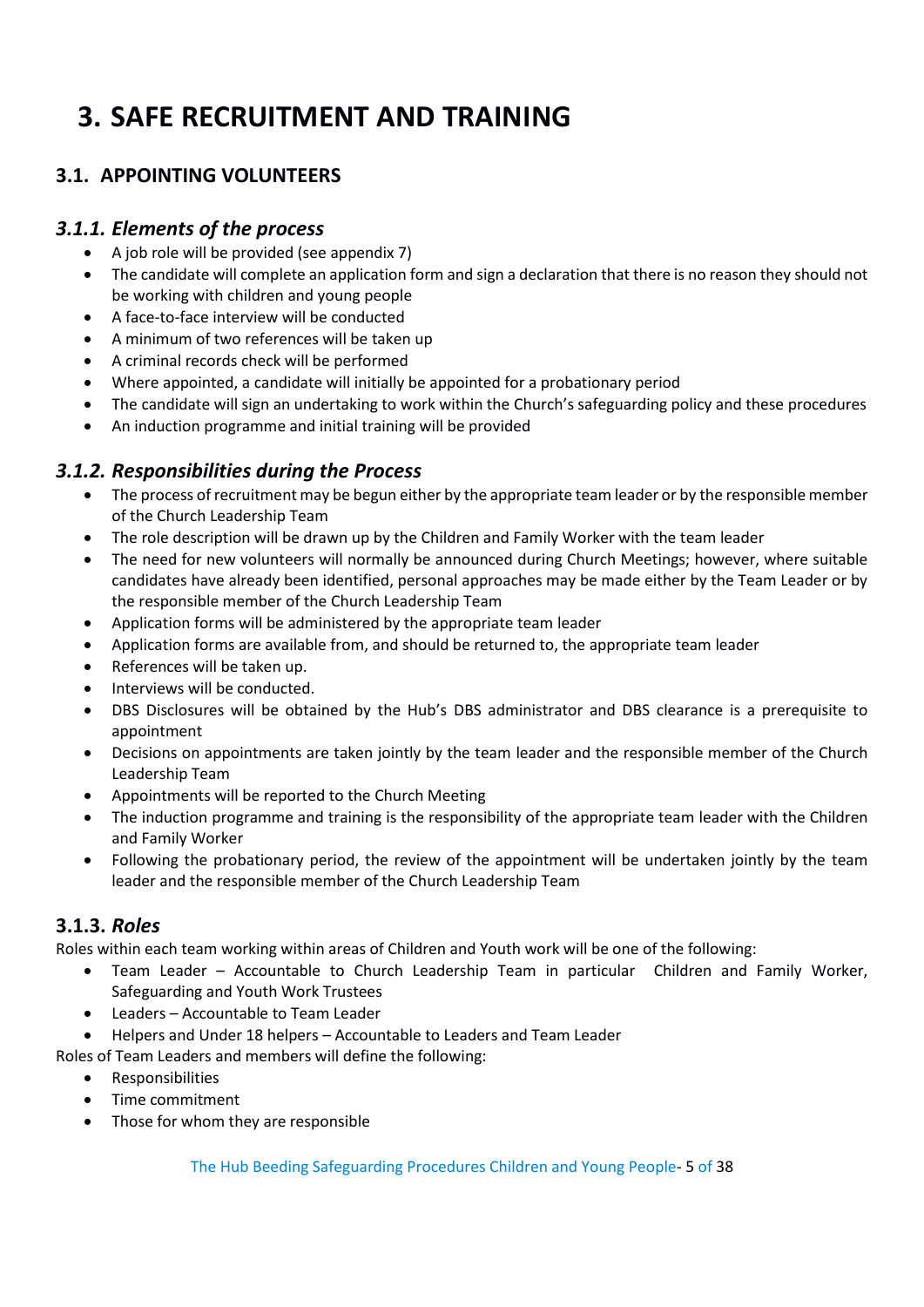# <span id="page-5-0"></span>*3.1.4. Application Form*

A relevant Application Form will be issued to all new church workers be they paid or volunteers

### <span id="page-5-1"></span>**3.1.5.** *Interview*

The interview will be structured, and will explore:

- The candidate's gifts and abilities, and their motivation for working with children and young people
- The candidate's past experience of working with children and young people
- Their experience with the particular age group they will be working with
- Their reasons for moving on from previous work with children and young people
- Anything in their application form that gives rise to question or concern
- Their awareness of the importance of safeguarding policies and procedures
- Whether or not the candidate has ever been suspected of harming children or young people in any context, or had children removed from their care

The interview should also:

- Assess any training and support needs the candidate may have
- Allow the candidate to ask questions about the work

# <span id="page-5-2"></span>*3.1.6. Enhanced DBS Check*

- All paid workers and volunteers, with the exception of young leaders in a peer-led group, will be required to apply for an Enhanced DBS check
- All paid workers and volunteers will be required to work within the Policy and Procedures for Safeguarding Children and Young People.
- All paid workers and volunteers will be required to attend safeguarding training, with a target of completing Baptist Union Level 2 training within 6 months of appointment

# <span id="page-5-3"></span>*3.1.7. Taking up References*

Names of at least two referees shall be provided, satisfying the following criteria:

- At least one from outside the Church
- Referees must not be a relative of the candidate or related by marriage, neither must they be the Minister of the church, the Team Leader nor the Safeguarding Trustee
- Referees must be at least 18 years of age
- Referees must be able to talk about the person's ability to work with children and young people, and ideally with the particular age group with which they will be working (this may be because they know them as a babysitter or have seen them with children or young people)
- Where the candidate is working, or has worked, with children or young people, a reference should come from the employer or organisation concerned

# <span id="page-5-4"></span>*3.1.8. Copy of Policy and Procedures and Signed Undertaking*

On appointment, a candidate will:

- Have access to a copy of the Hub's safeguarding policy and these procedures
- Sign an undertaking to work within the Hub's safeguarding policy and these procedures

## <span id="page-5-5"></span>*3.1.9. Probationary Period*

During the three-month probationary period, the candidate will be observed with a view to ensuring that:

The Hub Beeding Safeguarding Procedures Children and Young People - 6 of 38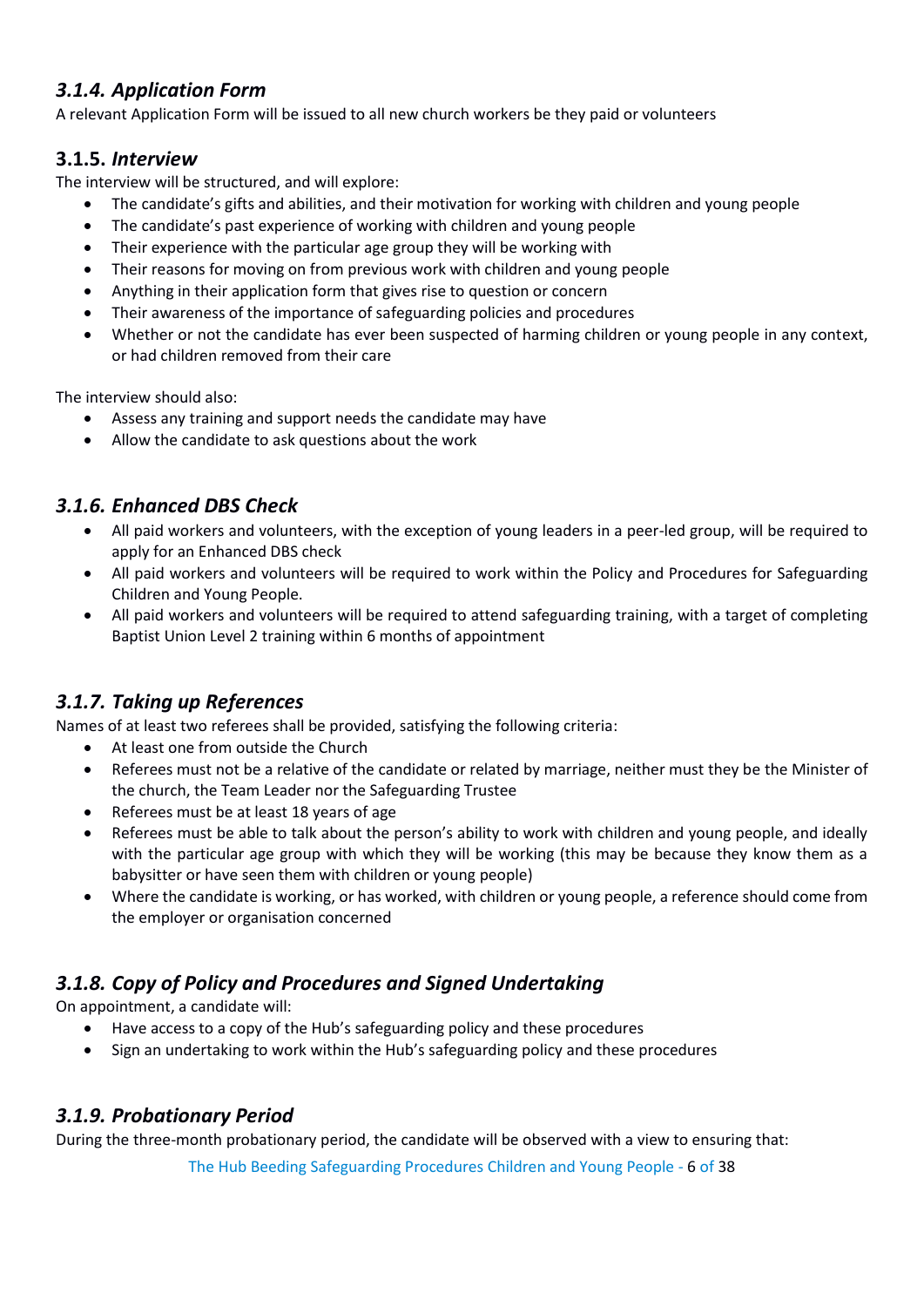- They are working within the code of behaviour agreed in the Hub's procedures
- They are developing healthy relationships with children and young people and understand the need to respect boundaries
- They are working well with other members of the team
- They feel supported and equipped to undertake their role

### <span id="page-6-0"></span>*3.1.10. Appointing Young Leaders Under 18*

Young leaders will not be appointed under these procedures where they are taking increased responsibility in a group of which they are already a member, and where they are assisting adult leaders and workers within that group. Young leaders will need to be appointed under these procedures where they are appointed to work as a regular leader or helper in a group to which they do not belong ("regular" here means at least monthly).

#### <span id="page-6-1"></span>*3.1.11. Volunteers from Overseas*

As far as possible, these procedures will be applied in full where appointing a volunteer from overseas.

#### <span id="page-6-2"></span>*3.1.12. Paid Workers*

All elements of the above process will apply when appointing paid workers, with the following additions and modifications:

- The post will be advertised appropriately and in accordance with applicable laws
- Applicants will be shortlisted
- Applicants will additionally be interviewed by the Minister or an additional delegated member of the Church Leadership Team
- The candidate's right to work in the UK will be confirmed
- A contract of employment will be issued

#### <span id="page-6-3"></span>**3.2. TRAINING**

As part of the prevention of abuse, all those who work with children and young people will receive training to enable them to understand the ways in which children can be harmed and to ensure they are alert to the indicators that a child or young person is being abused. The training will also ensure they are clear on how to respond to any concerns.

Following an initial comprehensive training programme for all those currently working with children and young people, the training will be updated during regular team meetings. New team members will be trained on appointment. Church members will be briefed on an annual basis at a church meeting as part of the annual review of the Safeguarding Policy and Procedures.

## <span id="page-6-4"></span>*3.2.1. Induction and Initial Training*

The volunteer will be given access to a copy of the Hub's Safeguarding Policy and Procedures. Induction and Initial training will cover:

- Aims
- Responsibilities
- Time commitment

The Hub Beeding Safeguarding Procedures Children and Young People- 7 of 38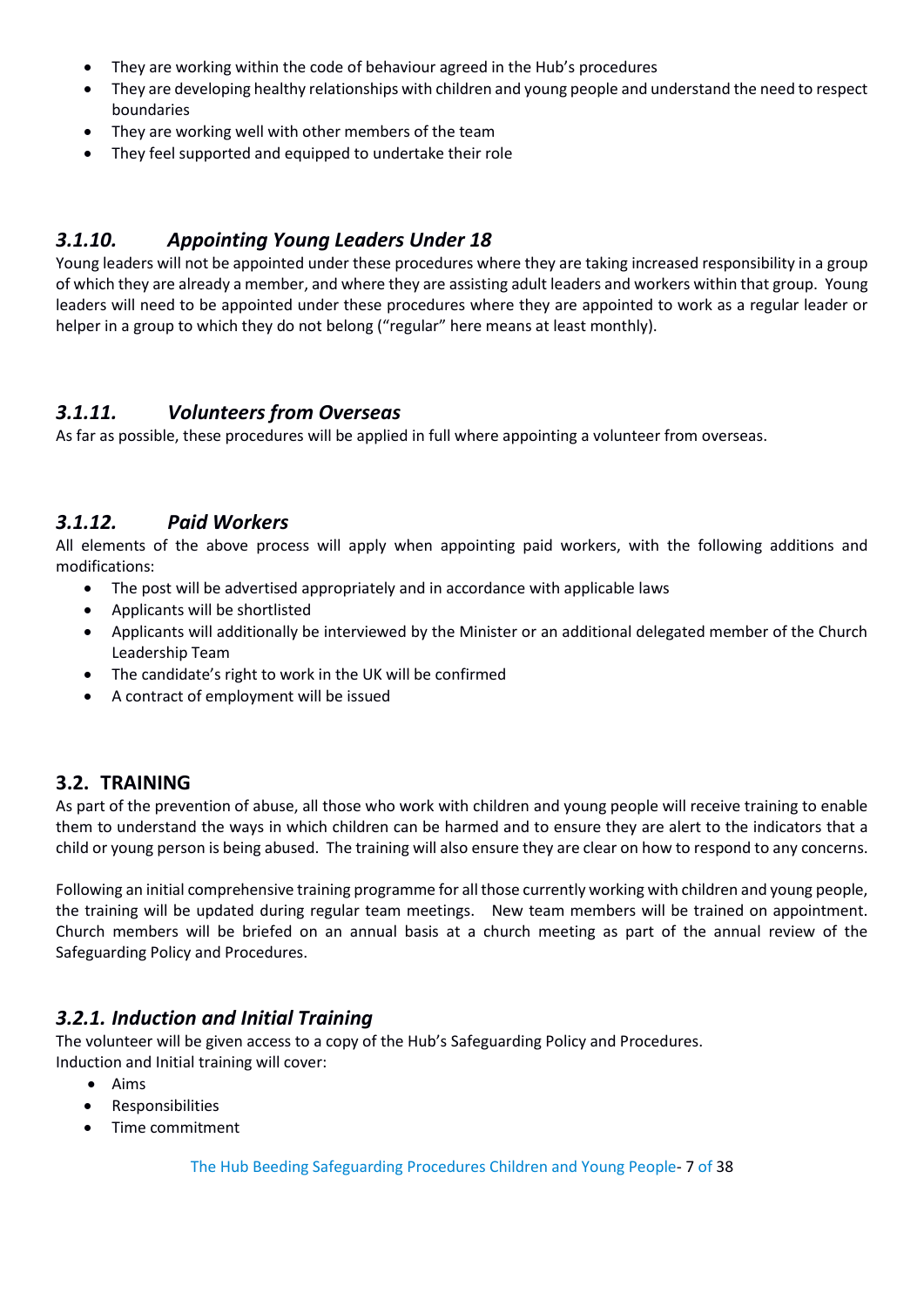- Accountability
- The people for whom they are responsible

Training on the Hub's Safeguarding Procedures will cover:

- Recognising possible signs of abuse
- How to listen to a child or young person without passing judgement in the event that a disclosure is made
- When and how to report any concerns
- The name of the Designated Person(s) for Safeguarding in The Hub and how to contact them

# <span id="page-7-0"></span>*3.2.2. Ongoing Training*

Ongoing training will comprise:

- Full training in safeguarding children and young people
- Refresher Safeguarding training every three years

#### <span id="page-7-1"></span>*3.2.3. Young Leaders Under 18*

- Must be closely supervised at all times
- Must never be given sole responsibility for a group
- Count as a group member when reviewing group ratios
- Safeguarding Children Policy applies to them

# <span id="page-7-2"></span>**3.3. CODE OF BEHAVIOUR FOR VOLUNTEERS**

#### <span id="page-7-3"></span>*3.3.1. Respecting Children and Young People*

Treat all children and young people with respect and dignity. Use age appropriate language and tone of voice. Be aware of your own body language and the effect you are having on the individual child or young person. Listen well to children and young people. Be careful not to assume you know what a child or young person is thinking or feeling. Listen to what is spoken and how it is said. At the same time, observe the body language to better understand what is being said.

Do not engage in the following:

- Invading the privacy of children or young people when they are using the toilet or showering
- Rough games involving physical contact between a leader and a child or young person
- Sexually provocative games
- Making sexually suggestive comments about or to a child or young person, even in fun
- Scapegoating, belittling, ridiculing, or rejecting a child a young person

When it is necessary to control and discipline children and young people, this should be done. Make sure another adult is present if for example, a young child has soiled their underclothes and needs to be thoroughly washed. If possible, the child's own parent/carer should be called to do the task. Do not respond to or encourage excessive attention-seeking that is overtly sexual or physical in nature.

## <span id="page-7-4"></span>*3.3.2. Guidelines to Avoid Being Alone with Children and Young People*

Volunteers should not normally plan to be alone with children and young people. When there are insufficient leaders and workers to have two for each group or where groups are too small for two leaders – doors should be left open if not fitted with glass panels or two groups should work in the same room.

The Hub Beeding Safeguarding Procedures Children and Young People - 8 of 38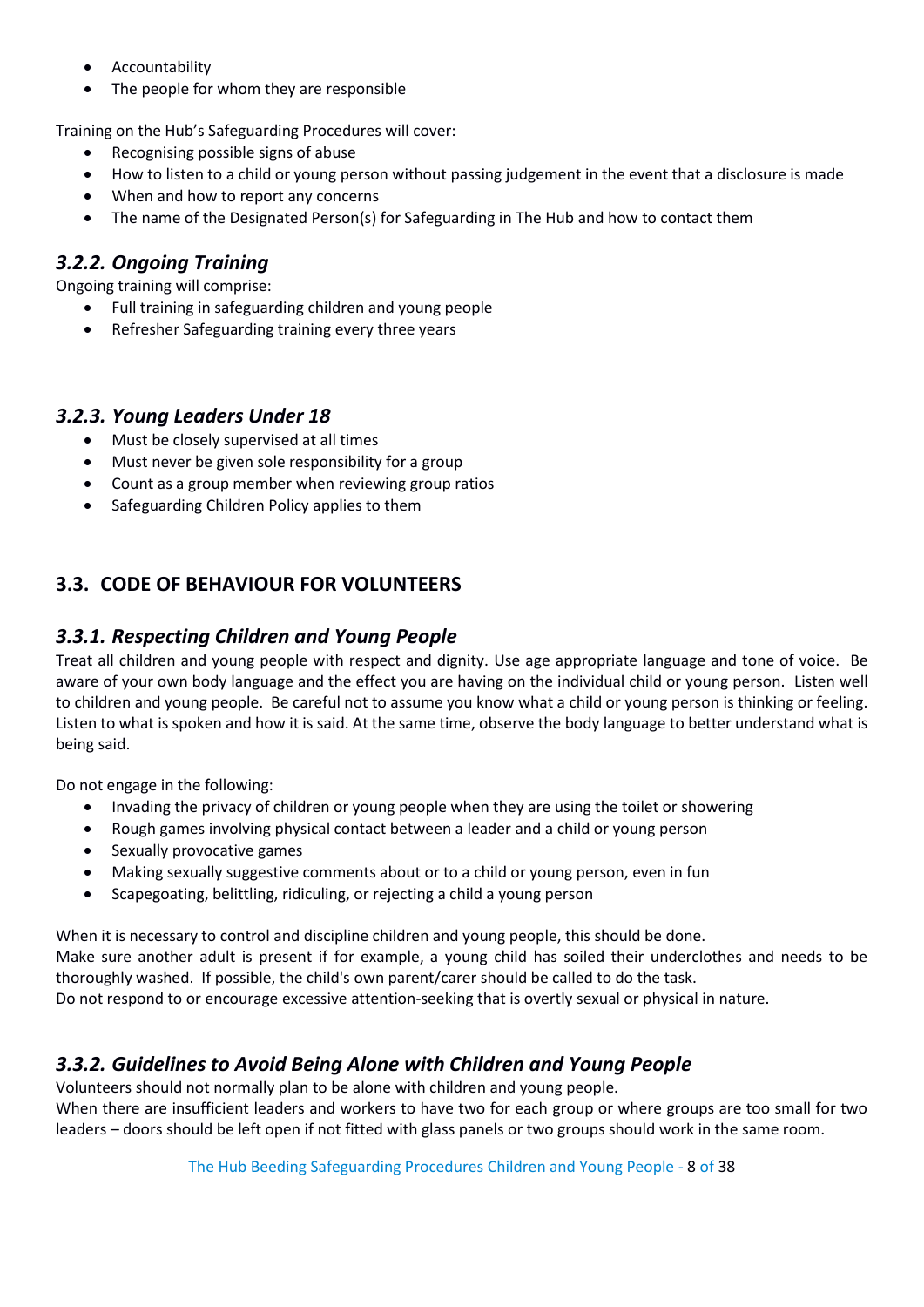Two leaders should be present before children and young people arrive and two people should remain until all children and young people have left.

Volunteers should never invite a child or young person to their home alone. It is acceptable to invite a group if another DBS checked adult is present in the house and the appropriate team leader responsible for overseeing children and Youth work has been informed of the event. Establish that each parent/carer knows where their child is and at what time they should return home.

# <span id="page-8-0"></span>*3.3.3. Unplanned Occasions when a Volunteer is Alone with Children or Young People – Actions to be Taken*

Assess risks involved of sending child or children home against risks and vulnerability of being alone with them. Wherever possible immediately phone the appropriate team leader or a Church Leader to report the situation and arrange for another DBS checked adult to join you.

Immediately after an unplanned occasion make a written report of situation and give a copy to the appropriate team leader, Designated Person(s) and Safeguarding Trustee.

## <span id="page-8-1"></span>*3.3.4. Working One to One*

Working one to one with a young person can come out of a number of different situations:

- Taking time to listen to as a young person shares an issue they are facing
- Offering ongoing support and advice
- A formal agreement involving a mentoring relationship between DBS checked adult and young person
- The need to meet a young person who is facing a crisis in their life
- Discipleship of a young person including accountability, prayer and Bible study.

# <span id="page-8-2"></span>*3.3.5. Guidelines for Working One to One*

No one to one sessions with children under secondary school age.

Volunteers working one to one must be formally recognised by Team Leader and Safeguarding Trustee.

Accountability – log of meeting where and when – written notes of meeting recording essence of meeting, discussion, advice, matters agreed, etc. (Notes to be securely stored and young person advised of their right to see them).

Appropriate team leader or another group leader should be informed that meeting is taking place, time limit set and adhered to.

Volunteers working one to one need to maintain a professional distance.

Confidentiality – Generally information will not be shared with others – However if young person is at risk volunteer has responsibility to pass information on – Great care should be taken before promising confidentiality.

One to one contact is best in a public place e.g. coffee shop after school – if not the following guidelines should apply:

- Wherever possible another adult should be present in the room or the building
- Door to room should be open or have glass panel
- No one to one home invitations

The Hub Beeding Safeguarding Procedures Children and Young People- 9 of 38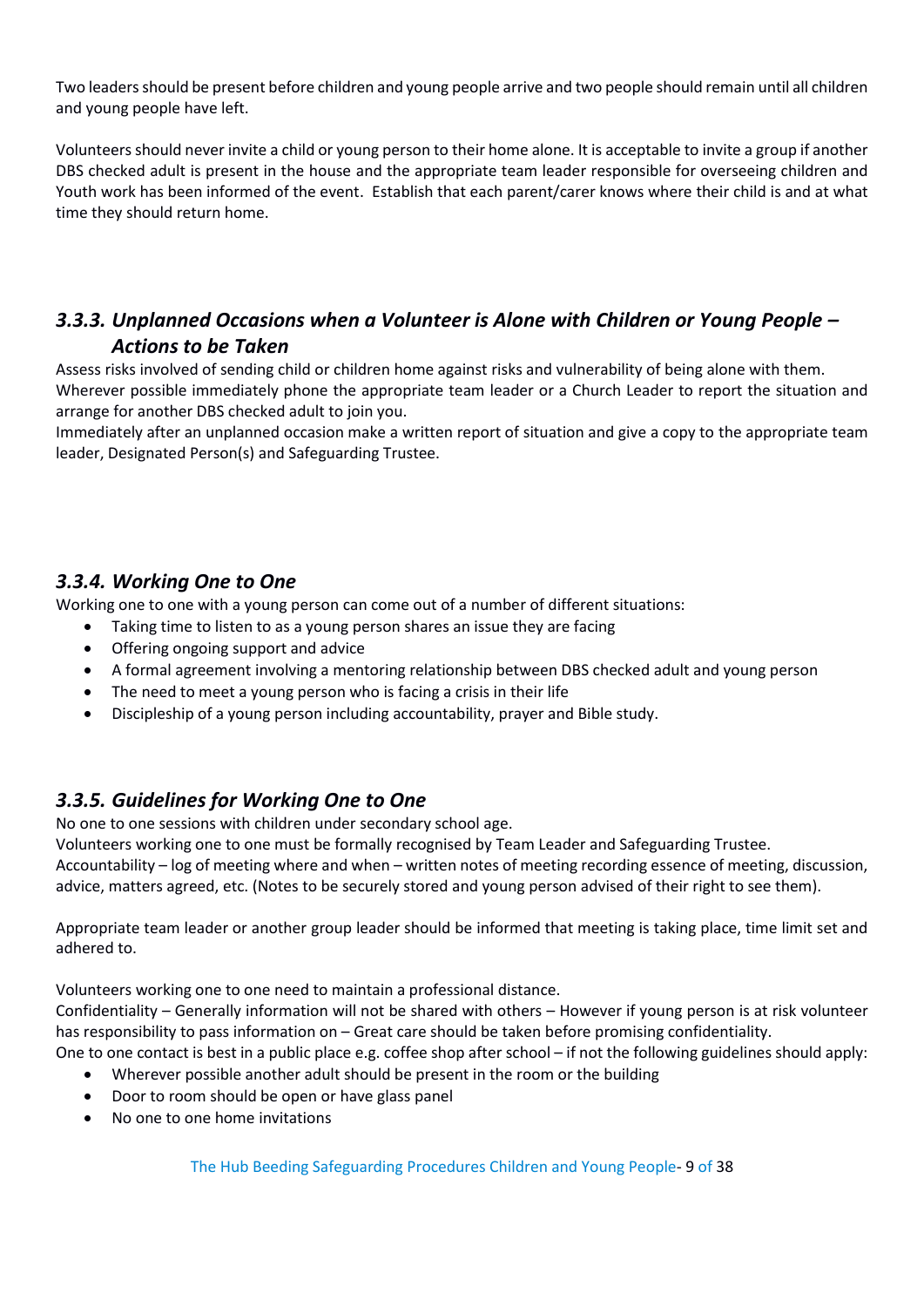# <span id="page-9-0"></span>*3.3.6. Appropriate Physical Contact with Children and Young People*

Whether or not to touch? For whose benefit is this taking place: yours or the young persons? No physical contact should ever occur when no other adult is present.

Use physical contact in a way that conveys appropriate concern but is least likely to be misconstrued.

Not all young people express friendship in the same way – some find excessive contact an infringement of their personal space. If there is a negative reaction, the volunteer should cease contact immediately and find a non-tactile means of expression.

Volunteers should be accountable to one another regarding physical contact and should listen to each other's concerns if it is felt boundaries may have been crossed.

# <span id="page-9-1"></span>*3.3.7. Abuse of Trust*

All voluntary organisations are expected to have procedures to protect young people over the age of consent but under 18 years of age where a relationship of trust with an adult looking after them exists.

It is wrong for a leader to enter into a sexual relationship with a child or young person. This also applies under these procedures for those of 16 and 17 years of age – where a relationship of trust exists.

It is also not acceptable for a leader to form a romantic relationship with a young person with whom they have a relationship of trust.

In order to avoid abuse of trust young leaders or helpers should be at least 3 years older than those in the group they are working with.

# <span id="page-9-2"></span>*3.3.8. Electronic Communication*

## <span id="page-9-3"></span>**Generally**

- For those under secondary school age, electronic communications of any sort should be with parents only
- For those of secondary school age, both Parents/Carers and young people themselves must consent to volunteers having email addresses, mobile numbers, etc.
- Volunteers should only use electronic means of communication where appropriate consent has been given
- Contact by electronic means should be for information giving purposes only
- Volunteers should be careful when sharing personal information electronically and should be careful in their communications to avoid any possible misinterpretation of their motives
- Clear unambiguous language should be used avoiding unnecessary abbreviations this includes use of mobile phones
- Electronic communication should only be used between 8.00 am and 10.00 pm

## <span id="page-9-4"></span>**Instant Messaging Services**

• Use of instant messaging services should be kept to a minimum

## <span id="page-9-5"></span>**Social Networking sites**

- Volunteers should use a site separate from their personal site for church group communications
- All communications with young people should be kept within public domains where possible
- Volunteers should ensure all communications are transparent and open to scrutiny
- Copies of communications should be retained
- Use of photos uploaded to a social network site should comply with church's procedures on photography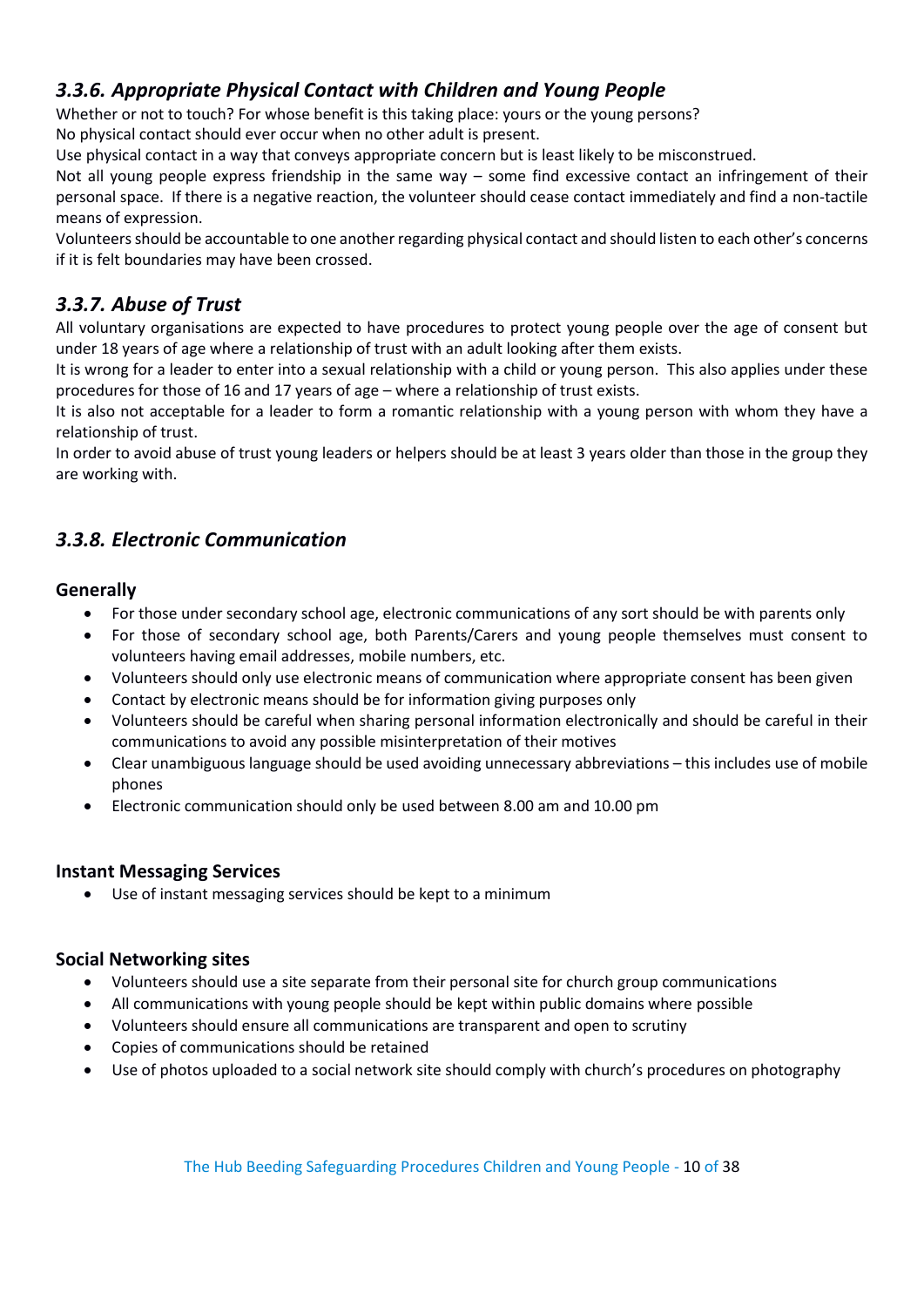# <span id="page-10-0"></span>**4. CONFIDENTIALITY**

Children, young people and volunteers at The Hub have a right to expect confidentiality. We cannot, however, give assurances of confidentiality about allegations of abuse. Where a person is unable to act for him or herself we have a duty of care to act on information given to us. It may also be that the abuse goes beyond the individual and we have a wider duty to protect others as well. We will strive to ensure that a person's dignity is upheld at all times during investigations of abuse allegations.

All those involved in abuse issues, whether hearing an allegation or conducting an investigation, will maintain confidentiality.

# <span id="page-10-1"></span>**5. TYPES OF ABUSE**

There are a number of different types of abuse as detailed below.

# <span id="page-10-2"></span>**5.1. PHYSICAL ABUSE**

Physical abuse is the deliberate infliction of pain, physical harm or injury to another. Deliberate striking of a person is always abusive even if no apparent pain, physical harm or injury is seen. Failure to provide essential care and support is also abusive, including failing to follow correct procedures/ plans which puts the person at risk of harm. Misuse of restraint and medication is also physical abuse.

Some possible indicators of physical abuse:

Unexplained bruising; cowering or flinching; discoloured skin, e.g. black eyes; unexplained physical injuries e.g. broken bones or burns; unexplained reactions to particular individual; unexplained reactions to particular setting, changes in behaviour.

### <span id="page-10-3"></span>**5.2. SEXUAL ABUSE**

Any sexual act carried out to which the child or young person did not or could not consent and/or was pressured/coerced into consenting to; involvement in a sexual activity which is unwanted or not understood. Sexual abuse could be a physical act or coercing a person into looking at sexual activity, e.g. books, videos.

Some possible indicators of sexual abuse:

Mood changes; sexualised behaviour; pain; bruises or bleeding in the genital or anal areas; changes in behaviour during personal care; inappropriate use of sexual vocabulary; excessive washing; self-neglect; unexplained incontinence; persistent urinary tract infections; unexplained change of reaction to a person or place; insomnia; nightmares.

# <span id="page-10-4"></span>**5.3. PSYCHOLOGICAL OR EMOTIONAL ABUSE**

This includes the use of threats or inducing of fear; behaviour on the part of another which causes distress; failure to treat with respect; causing the loss of self-esteem. Withholding of a service or right is abusive as it causes harm whether physical or psychological.

Some possible indicators of psychological or emotional abuse:

Withdrawal, depression, fearfulness, changes in behaviour, tearfulness, changes in self-care and appearance, lack of appetite.

## <span id="page-10-5"></span>**5.4. NEGLECT AND ACTS OF OMISSION**

Neglect whether deliberate or accidental is also abusive.

The Hub Beeding Safeguarding Procedures Children and Young People- 11 of 38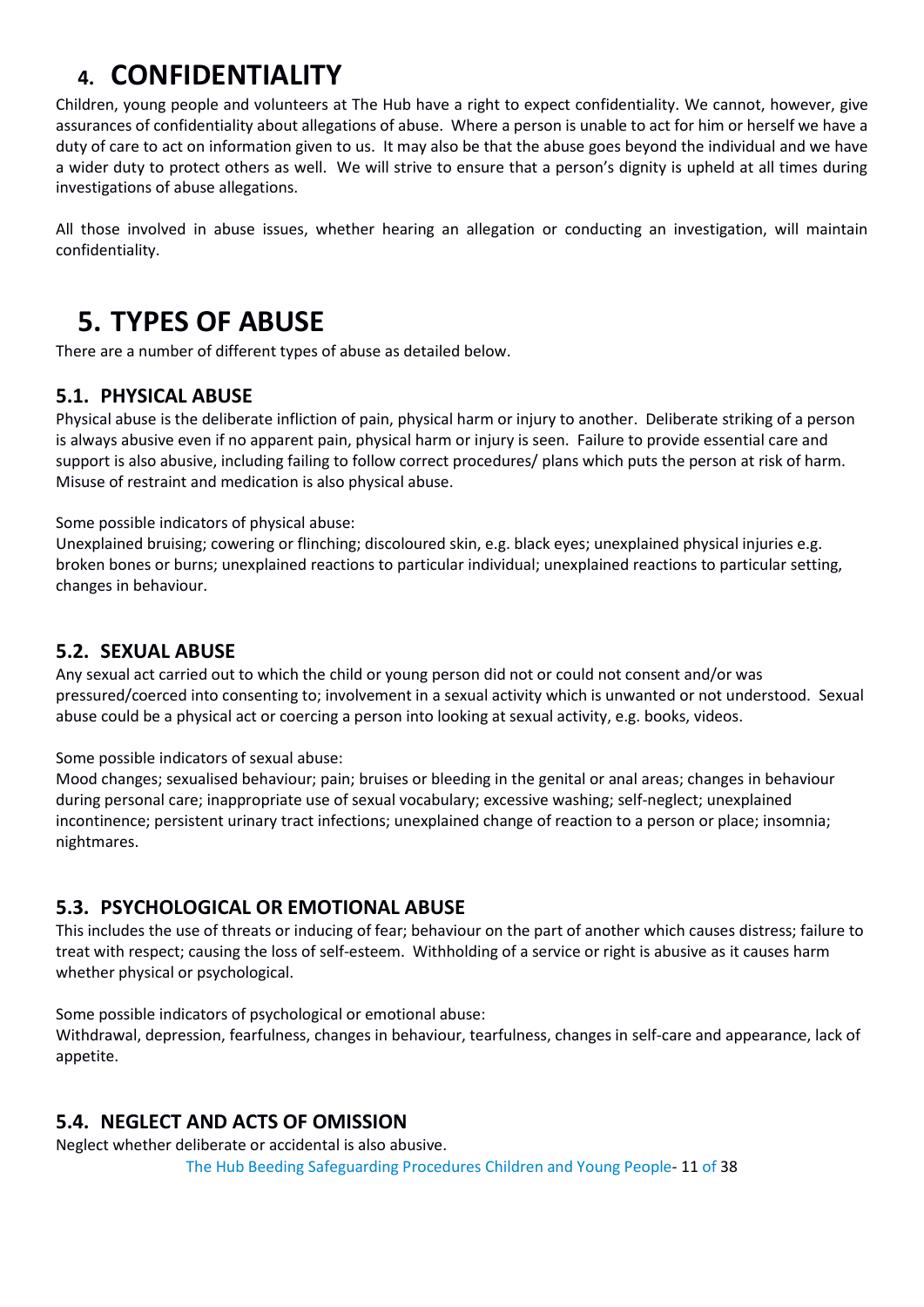Neglect includes the intentional or unintentional ignoring of medical, physical or emotional needs. This may include failure to provide appropriate food, clothing, attention or care and support.

Some possible indicators of neglect:

Poor hygiene; inappropriate clothing; malnutrition; hunger; dehydration; generally unkempt appearance; poor health; effects of failure to take medication, e.g. seizures usually controlled; loss of self-esteem.

### <span id="page-11-0"></span>**5.5. DISCRIMINATORY ABUSE**

Discriminatory abuse is any type of abuse motivated by prejudice against a person because of their gender, sexual orientation, race, religion, disability or other difference from the perpetrator.

# <span id="page-11-1"></span>**5.6. INSTITUTIONAL ABUSE (CHILD LIVES IN A CARE HOME)**

Institutional abuse occurs where the rituals and routines in use force service users to sacrifice their own values and life styles to the needs of the organisation/service. Neglect and poor professional practice may lead to other forms of abuse as defined above.

Some possible indicators of institutional abuse:

Rigid and insensitive routines, unskilled, intrusive or invasive interventions; failure to provide adequate privacy or physical comfort; lack of consultation with service users. Dictating when basic needs are provided e.g. food/ drinks, personal care, etc.

# <span id="page-11-2"></span>**5.7. RIGHTS ABUSE**

A child with a disability has the same Human Rights as any other person. It is an abuse of these rights not to protect these. Failure to inform a person of their rights and failure to obtain consent is abusive.

Some possible indicators of rights abuse:

Service users agreeing to do something even though they do not want to; lack of signed consent forms.

#### **5.8. SPIRITUAL ABUSE**

The inappropriate use of religious belief or practice; coercion and control of one individual by another in a spiritual context; the abuse of trust by someone in a position of spiritual authority (e.g. minister). The person experiences spiritual abuse as a deeply emotional personal attack.

• Forcing religious ideas or practices onto people, particularly those who may be vulnerable to such practices;

- Extreme pastoral interference in personal matters reducing individual choice and responsibility;
- The misuse of scripture or power to control behaviour and pressure to conform;
- The requirement of obedience to the abuser, or the suggestion that the abuser has a "divine" position;

• Intrusive healing and deliverance ministries, which may result in people experiencing emotional, physical or sexual harm;

#### **5.9 OTHER TYPES OF ABUSE**

#### • **Domestic Abuse**

Domestic abuse is any threatening behaviour, violence or abuse between adults who are or have been in a relationship, or between family members. It can affect anybody regardless of their age, gender, sexuality or social status.

Domestic abuse can be physical, sexual or psychological, and whatever form it takes, it is rarely a one-off incident. Usually there is a pattern of abusive and controlling behaviour where an abuser seeks to exert power over their family member or partner.

The Hub Beeding Safeguarding Procedures Children and Young People - 12 of 38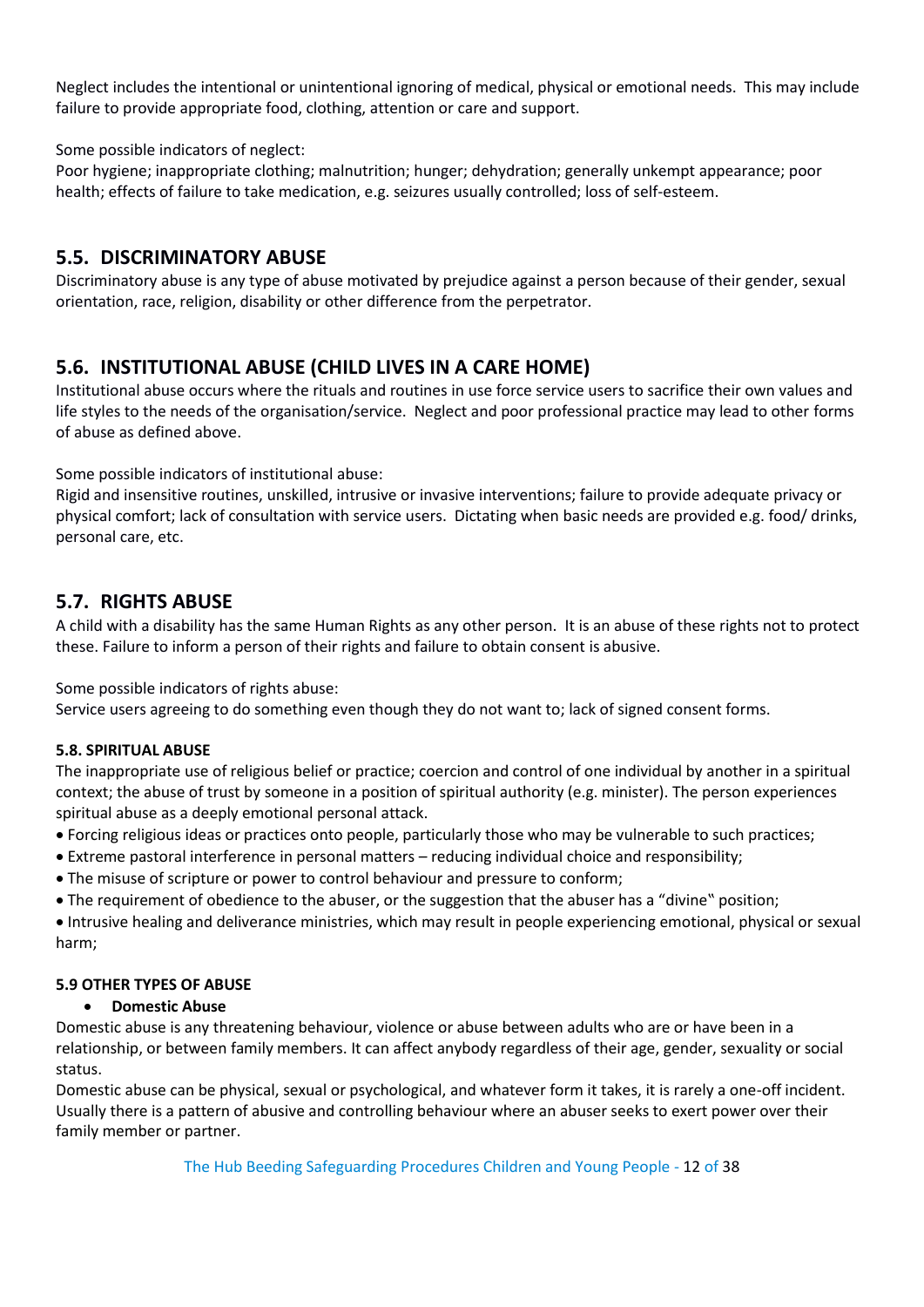For more information on domestic abuse, see the *'BUGB Guide to Domestic Abuse'* (publication date: 1 March 2016) or speak to the BUGB Safeguarding Team.

#### • **Cyber Abuse (also known as cyber bullying or cyber stalking)**

The use of information technology (email, mobile phones, websites, social media, instant messaging, chatrooms, etc.) to repeatedly harm or harass other people in a deliberate manner.

For more information on cyber abuse, see the **'***BUGB Guide to Cyber Safety'* (publication date: 1 December 2015) or speak to the BUBG Safeguarding Team.

#### • **Self-Harm**

Self-Harm is the intentional damage or injury to a person's own body. It is used as a way of coping with or expressing overwhelming emotional distress.

For more information on dealing with issues of self-harm, see the *'BUGB Guide to Self-Harm'* (publication date: 1 January 2016) or speak to the BUGB Safeguarding Team.

#### • **Mate Crime**

'Mate crime' is when people (particularly those with learning disabilities) are befriended by members of the community, who go on to exploit and take advantage of them.

#### • **Modern Slavery**

Modern slavery is the practice of treating people as property; it includes bonded labour, child labour, sex slavery and trafficking. It is illegal in every country of the world.

#### • **Human Trafficking**

Human trafficking is when people are bought and sold for financial gain and/or abuse. Men, women and children can be trafficked, both within their own countries and over international borders. The traffickers will trick, coerce, lure or force these vulnerable individuals into sexual exploitation, forced labour, street crime, domestic servitude or even the sale of organs and human sacrifice.

#### • **Radicalisation**

The radicalisation of individuals is the process by which people come to support any form of extremism and, in some cases, join terrorist groups.

#### • **Honour marriage / forced marriage**

An honour marriage / forced marriage is when one or both of the spouses do not, or cannot, consent to the marriage. There may be physical, psychological, financial, sexual and emotional pressure exerted in order to make the marriage go ahead. The motivation may include the desire to control unwanted behaviour or sexuality.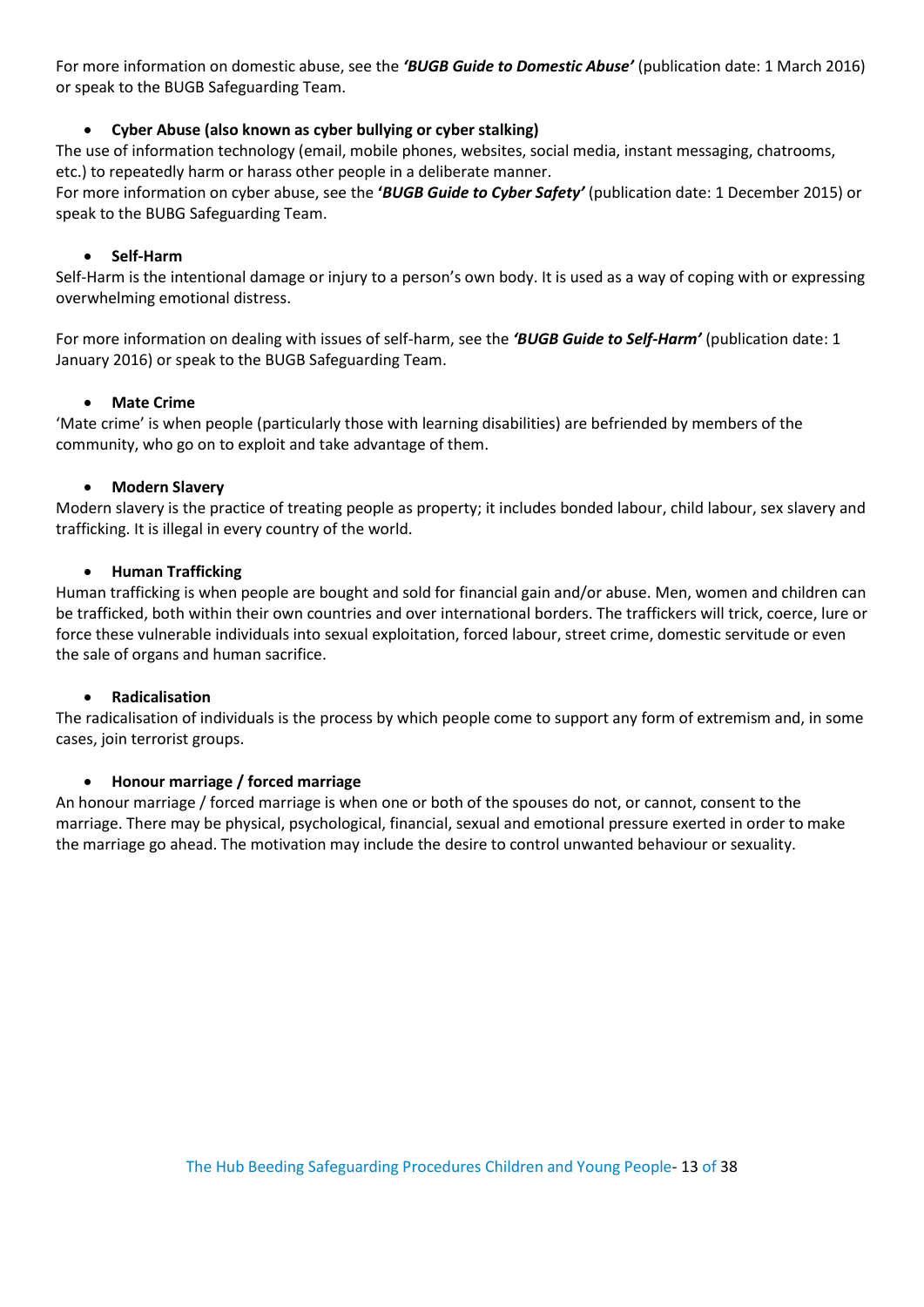# <span id="page-13-0"></span>**6. SAFE PRACTICE, PREMISES AND COMMUNITY**

The practices identified in this section should be followed consistently across all groups and activities. An individual may be appointed to implement practicalities such as consent/registration forms, risk assessments etc. and to advise team leaders on their use. Any such person shall have received BU Safeguarding training to at least Level 2.

# <span id="page-13-1"></span>**6.1. PARENTAL CONSENT**

All children and young people should be registered and parents/carers should be asked for the following details of their child/young person:

- Full Name
- **Address**
- Home telephone number and alternative contact number in case of emergency
- Date of birth
- Medical conditions, food or drug allergies
- Behavioural issues or other relevant matters

See Church standard Registration Form. Appendix 4

Additional consent should be explicitly obtained for the following:

- Emergency medical treatment
- Travel arrangements when transport is being organised
- Taking a child or young person off church premises for occasional activities. Appendix 5
- Special consent for any overnight event or activity
- Use of child's photograph in church publicity material or on the church website
- Electronic communication with the child/young person
- For children up to age of 7, consent regarding who is entitled to collect the child from a group

Parents/Carers should be given the following information:

- Name and contact telephone number for the leader of the group/activity attended by the child or young person
- Outline details of the group/activity the child/young person is attending giving starting and ending times together with any expectations about whether child/young person is to be collected or other means of arrangements for them to get home
- That the church has a Safeguarding Children Policy and that in the event of the parent/carer having any concerns about the welfare of their child in relation to the church they should contact the Designated Person for Safeguarding
- Name(s) and contact number(s) of the Designated Person for Safeguarding

Details of the Consent Form to be available to the Leader or the group/activity each time the group /activity meets so that contact and medical information is readily available in the event of emergency.

The team leader of each church group is responsible for obtaining the parental consent forms.

- Consent forms should be stored in the church office
- Details from the form should be given to group leaders as appropriate for contact and medical reasons, etc.
- Consent forms and the information on them is to be used/stored in accordance with the church's Data Protection Policy.
- Information on consent forms is to be accurate, up to date and only held while the information is necessary and relevant
- Consent forms are to be completed annually so that all data is up to date
- Records of children and young people who have stopped attending should be deleted after a period of 6 months

The Hub Beeding Safeguarding Procedures Children and Young People - 14 of 38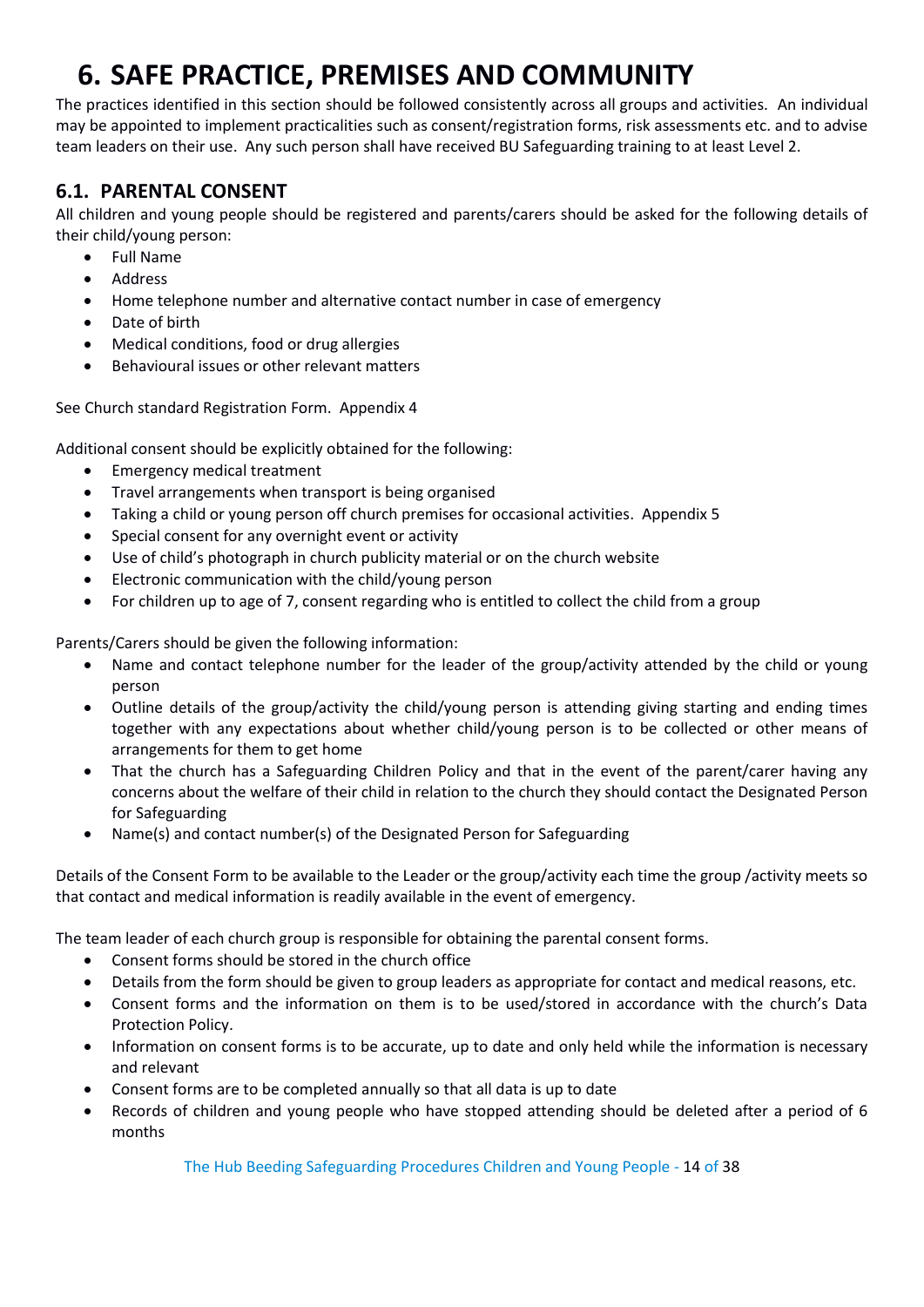# <span id="page-14-0"></span>**6.2. HEALTH AND SAFETY**

Paid and volunteer workers have an individual responsibility to uphold the Hub Beeding's Health and Safety Policy Paid and volunteer workers need to know how to report concerns and incidents under the Hub Beeding's Health and Safety Policy

Paid and volunteer workers need to know where the First Aid equipment is kept and how accidents are reported Paid and volunteers need to know the procedures to be followed in the event of fire Some Health and Safety considerations for groups:

- Furniture
	- In a safe condition
	- Correct child size
- **Equipment** 
	- Any hazardous equipment or materials safely stored and secure
- Electrical
	- Safe and checked electrical equipment
	- Socket covers where appropriate
- Lighting
	- Adequate lighting in all locations especially entry/exits
- Windows in doors
	- Preferred so that activities in rooms can be seen by others
- Security
	- Can children leave the building without being noticed
	- Is it easy for a stranger to enter the building un-noticed during an activity
- First Aid
	- Where is the First Aid box
	- Is it maintained?
	- Who are the people trained in First Aid on the site?
	- Where is the accident book for record purposes?
- Fire equipment
	- Do leaders and children know where fire exits and equipment are?
	- Do leaders and children know how to respond to a fire alarm?

## <span id="page-14-1"></span>**6.3. RISK ASSESSMENTS**

Leaders should assess the risks involved in the programme/activity they are planning.

Basic and straight forward risk assessment as recommended by the HSE has the following steps:

- Identify the hazards i.e. anything that may cause harm
- Decide who may be harmed and how
- Evaluate the risks and decide on precautions
- Assess your risks and take action
- Review your risk assessment and update as necessary

A general risk assessment will be done on an annual basis for all regular Hub activities.

Specific risk assessments will be done for all one off activities at The Hub and activities run by the Hub but which take place off the premises.

Risk Assessment Forms and examples are available. (Appendix 6).

The Hub Beeding Safeguarding Procedures Children and Young People- 15 of 38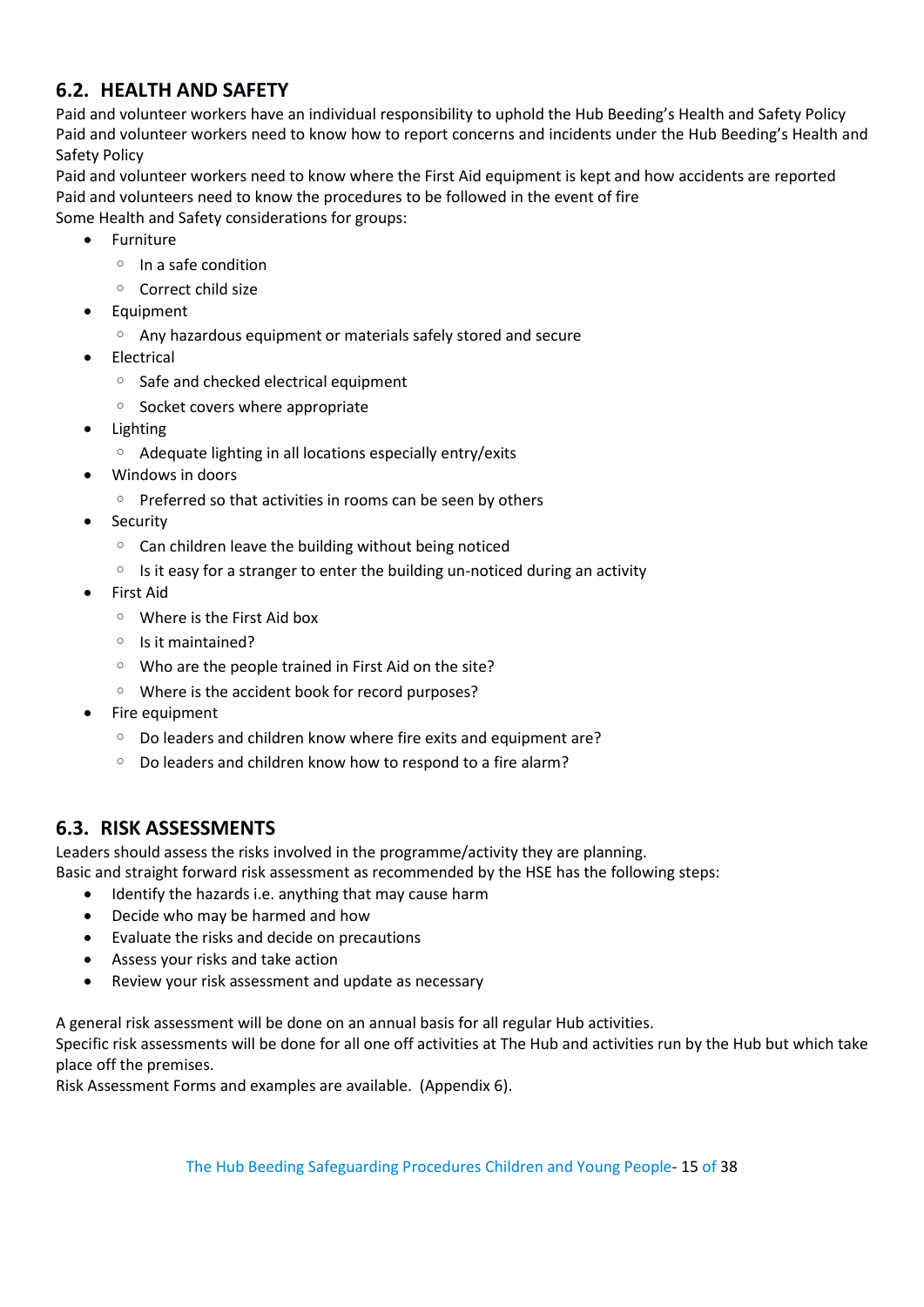# <span id="page-15-0"></span>**6.4. STAFFING RATIOS**

### <span id="page-15-1"></span>*6.4.1. Age of Children and Young People*

The younger the children, the higher the ratio of adults to children should be.

#### <span id="page-15-2"></span>*6.4.2. Special Needs*

Consider additional support if any of the children have special needs.

#### <span id="page-15-3"></span>*6.4.3. Behavioural Issues*

Consider additional support if any child or group presents challenging behaviour which is difficult to control.

#### <span id="page-15-4"></span>*6.4.4. The Venue*

Additional personnel may be required if children cannot be contained within defined areas of a building. Activities away from the church premises will require a higher staffing ratio.

#### <span id="page-15-5"></span>*6.4.5. Covering for Emergencies*

Adequate staffing in case someone has an accident and needs immediate medical attention. If a staff member is 'on call' will there be adequate cover if they are called away.

#### <span id="page-15-6"></span>*6.4.6. Gender Balance*

With a mixed group of children and young people it is ideal to have both male and female volunteers – this becomes more important for older age groups.

#### <span id="page-15-7"></span>**6.5. RECOMMENDED MINIMUM STAFFING RATIOS**

| <b>Age Range</b>                                                     | <b>Indoor Activities</b>                           | <b>Outdoor Activities</b>                          |
|----------------------------------------------------------------------|----------------------------------------------------|----------------------------------------------------|
| $0 - 2$ years                                                        | 1:3 minimum 2                                      | 1:3 minimum 2                                      |
| 3 years                                                              | 1:4 minimum $2$                                    | 1:4 minimum $2$                                    |
| $4 - 7$ years                                                        | 1:8 minimum 2                                      | 1:6 minimum 2                                      |
| $8 - 12$ years<br>Up to 20 children $-2$ adults (one of each gender) |                                                    | Up to 15 children $-2$ adults (one of each gender) |
|                                                                      | Every 10 additional children $-1$ extra adult      | Every 8 additional children - 1 extra adult        |
| 13 years plus                                                        | Up to 20 children $-2$ adults (one of each gender) | Up to 20 children $-2$ adults (one of each gender) |
|                                                                      | Every 10 additional children - 1 extra adult       | Every 10 additional children - 1 extra adult       |

When Ratio falls below recommended level for on-going situation:

- Decision to run a group below the recommended staffing level is to be taken by the Church Trustees and recorded in the minutes with reasons why decision is justified and measures taken to minimise the risks to children and young people
- In no circumstances will the Trustees plan to continue running a group where only one adult will be present with children and young people
- Risk assessment to be made to reduce and manage risks
- Acceptable if other groups are meeting at the same time on the premises and adequate emergency cover is available
- Risk assessment to take into account manageable group numbers

When Ratio falls below recommended level in a one off situation, where a team member is not available for one session and it is not possible to arrange alternative cover:

- $\bullet$  Is it safe to continue with the planned activity are there ways of reducing risks
- If children and young people's safety is at risk event is to be cancelled

The Hub Beeding Safeguarding Procedures Children and Young People - 16 of 38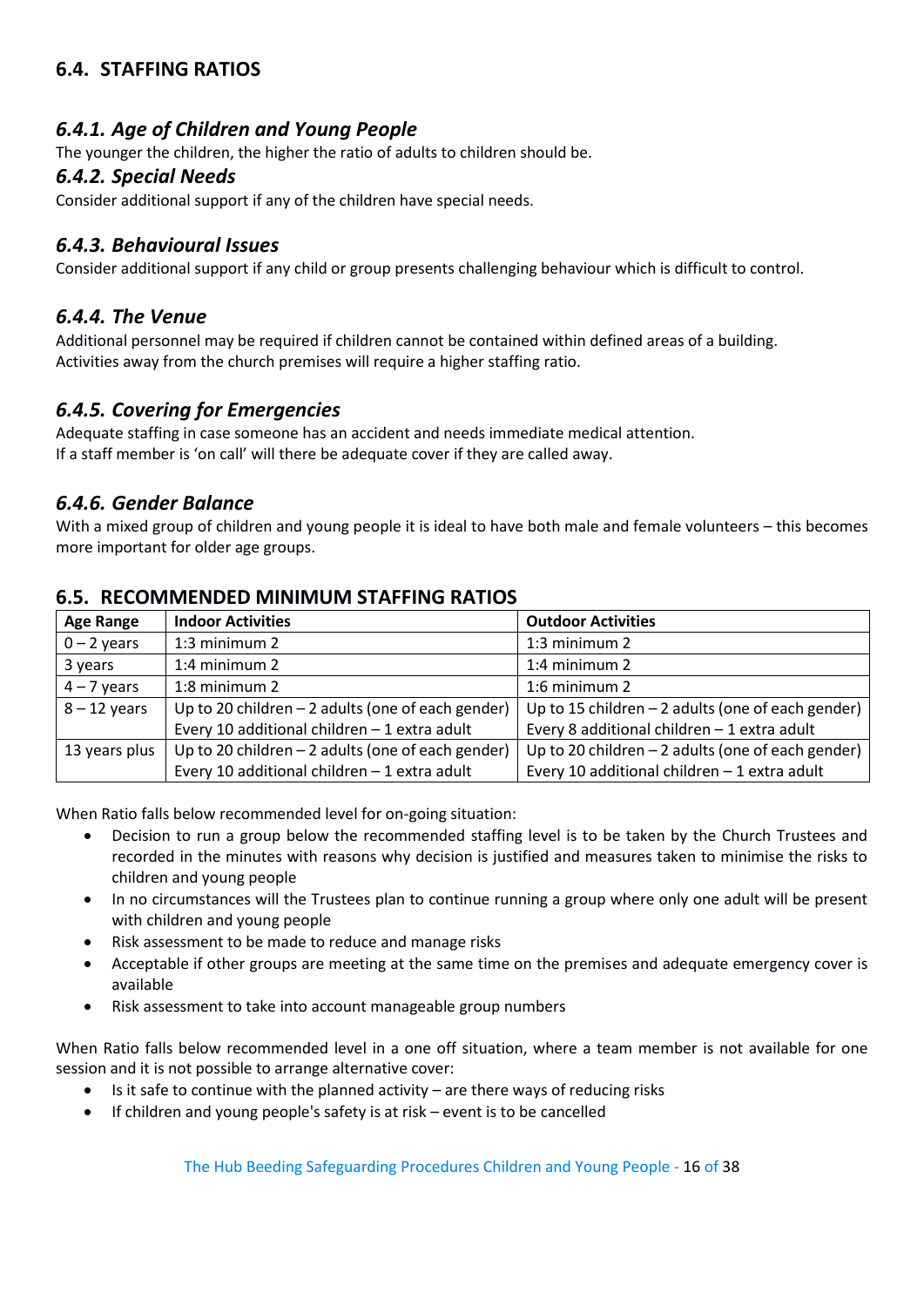- If reduction in staff leads to one leader being alone on premises with children, then Code of Behaviour should be followed and event is to be cancelled
- A report should be written detailing circumstances leading to reduced staffing, actions taken to reduce risks Copy to be given to appropriate team leader and Designated Person for Safeguarding

Immediately after an unplanned occasion where ratios fall below those recommended, a written report of the situation is to be made and copies given to Team Leader, Designated Person(s) and Safeguarding Trustee.

# <span id="page-16-0"></span>**6.6. TRANSPORTING CHILDREN AND YOUNG PEOPLE**

- Written permission from parent/carer must be obtained
- Driver should understand and agree to the Church's Code of Behaviour
- Only drivers with DBS checks are to be used
- Drivers are to have valid current driving licences
- Driver must have fully comprehensive insurance which covers voluntary work
- Seat belt should always be worn and proper child seats and restraints used
- It is preferable to have two adults in a vehicle with children or young people.
- Avoid regular lifts to and from activities.
- $\bullet$  If a regular group is given lifts vary order of drop off.
- Child or young person travelling alone with volunteer should be asked to sit in the rear of the vehicle.
- Long conversations alone in vehicle should be avoided, as should unnecessary diversions.
- Volunteers should avoid being alone with a particularly vulnerable young person.

# <span id="page-16-1"></span>**6.7. OUTINGS AND OVERNIGHT EVENTS**

#### <span id="page-16-2"></span>**6.7.1.** *Outings*

- Special risk assessment should be carried out including assessment of staffing ratio
- Parents to be informed in writing of the arrangements
- Children & young people to divided into groups each with a responsible adult. Each adult to have written list of those for whom they are responsible
- Travelling in groups groups to travel with same responsible adult on all journeys to ensure safety and no child going astray

## <span id="page-16-3"></span>*6.7.2. Overnight events*

- Special risk assessment should be carried out including assessment of use of staffing ratio, use of venue, fire drills, local emergency contacts, etc.
- Parents to be informed in writing of the arrangements, address and contact numbers and provide parental consent including health form, their contact numbers during the event and consent for emergency medical treatment
- Sleeping arrangements males and females to sleep separately. With mixed groups there must be both male and female workers
- Adults are never to sleep alone in the same room as children or young people
- Check list:
	- First Aid qualified first aider with valid certificate
	- Catering Caterer should hold a basic food hygiene certificate
	- Check insurance limitations on numbers allowed to sleep in building
	- Fire safety Know the procedures, etc.
	- Local doctor, hospital, police, fire brigade contacts
	- Safety rules children to let adults know where they are, etc.

The Hub Beeding Safeguarding Procedures Children and Young People- 17 of 38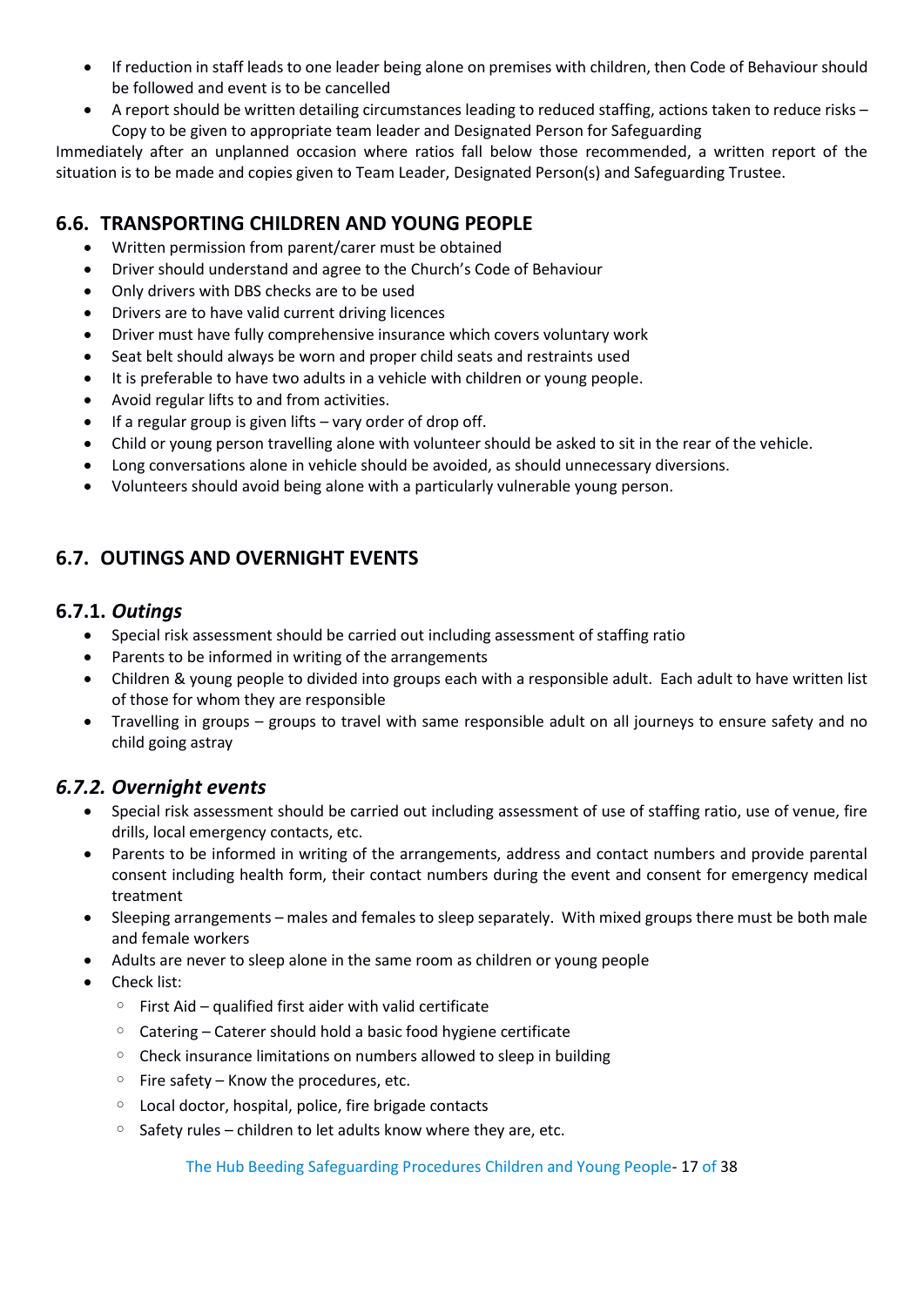- Kit list and correct clothing for activities
- Specific outdoor activities leaders must have appropriate qualifications

## <span id="page-17-0"></span>**6.8. ALL-AGE COMMUNITY**

#### <span id="page-17-1"></span>*6.8.1. Before and after church services*

- Volunteers are responsible for children and young people only for designated period of the group time. Parents should be advised they are responsible at all other times.
- Children under 8 should be collected from the group by their parent or person designated by the parent.

### <span id="page-17-2"></span>*6.8.2. Family or all age services and social events open to the whole church*

• Children and young people are the responsibility of their parents throughout such services or events unless specific groups are organised such as a crèche.

## <span id="page-17-3"></span>*6.8.3. Rehearsals for productions that might include children, young people and adults*

- Named people must have been appointed under the Safeguarding Policy and fully conversant with the policy and procedures.
- Named people to be responsible for the care and welfare of children and young people during rehearsal times.
- Two named people to be present at all times.
- Named people to ensure appropriate interaction between adults and children/young people.

## <span id="page-17-4"></span>**6.9. PHOTOGRAPHY**

- Signed consent required from parents for photos to be taken at church activities.
- Photographing children and young people to be conducted with sensitivity and courtesy.
- When photos are displayed children and young people should not be identified by name unless parental consent has been obtained – this applies to photos sent to the press as well.
- Printed photographic material is to be stored safely in a place agreed and minuted by the Trustees.
- Leaders are not to store images of children and young people on their mobile phones.
- Hard or digital copies of photos are not to be distributed to other individuals without the permission of the parent/carer.

#### <span id="page-17-5"></span>**6.10.ANTI-BULLYING PROCEDURES**

The Hub is committed to the prevention of bullying of children and young people. The Hub will seek to ensure that the behaviour of any who pose a risk to children and young people in the community of The Hub is managed appropriately.

**Definition of bullying**: 'Behaviour by an individual or group, usually repeated over time, that intentionally hurts another individual or group either physically or emotionally. It involves an imbalance of power leaving the victim feeling defenceless.'

#### <span id="page-17-6"></span>**6.10.1.** *Aims*

- To demonstrate that The Hub takes bullying seriously and will not tolerate it
- To assist in creating an ethos in which attending The Hub is a positive experience for all members of our community
- To enable everyone to feel safe and encourage children/young people to report incidents of bullying
- To deal with each incident of bullying as effectively as possible, taking into consideration the needs of all parties and of our community, and, as a result, to reduce the incidents of bullying

The Hub Beeding Safeguarding Procedures Children and Young People - 18 of 38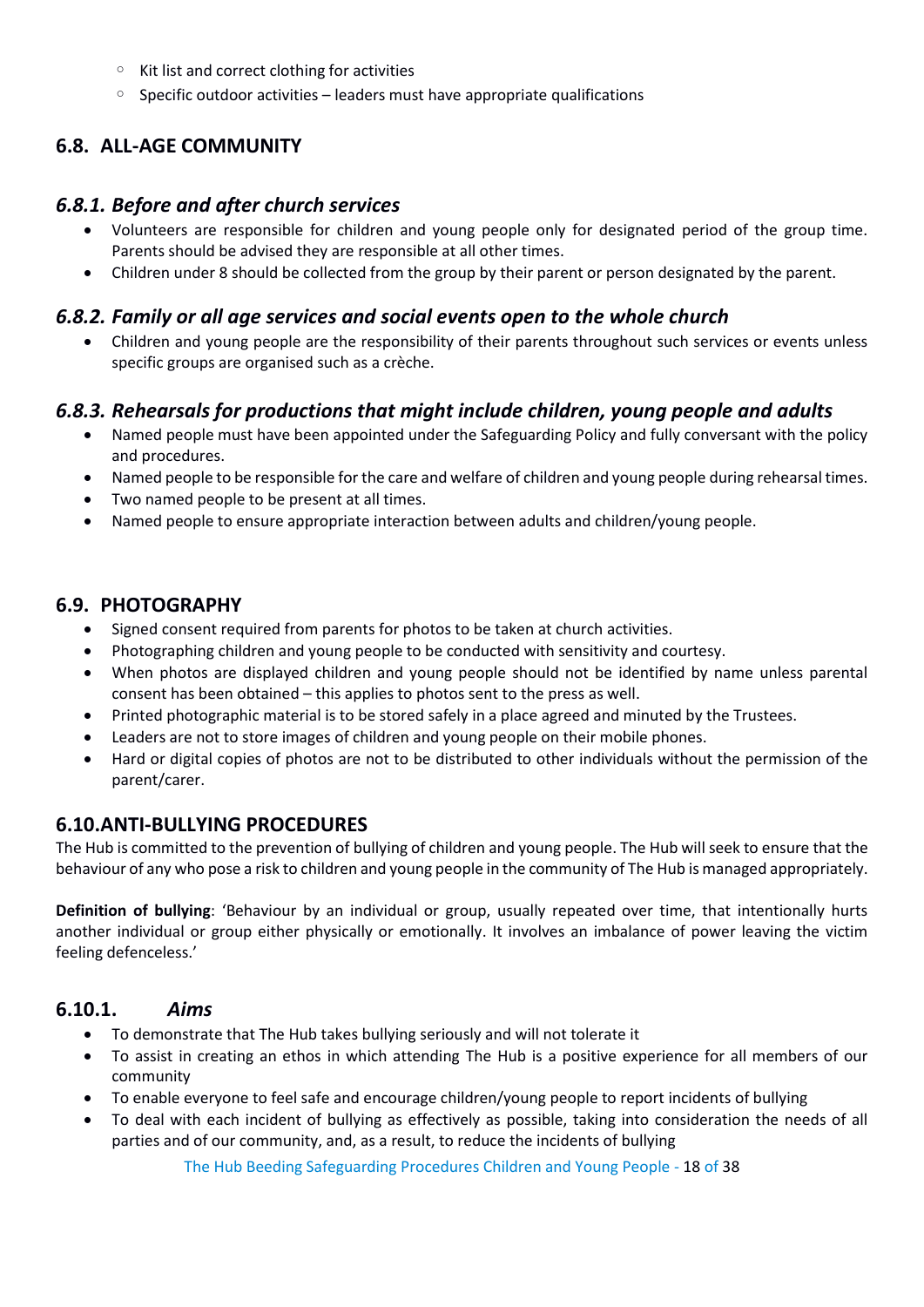- To support and protect victims of bullying and ensure they are listened to
- To help and support children/young people displaying bullying behaviour to change their attitudes and understand why it needs to change
- To ensure all members of our community feel responsible for helping to reduce bullying

# <span id="page-18-0"></span>*6.10.2. Forms of Bullying*

The Hub recognises bullying can take many forms. These include:

- Name calling, teasing, taunting, mocking
- Kicking, hitting, pushing, intimidating
- Unwanted physical contact of a sexual nature or sexually abusive comments
- Taking belongings
- Inappropriate text messaging and emailing
- Sending offensive or degrading images by phone or over the inter net
- Gossiping, spreading hurtful and untruthful rumours
- Excluding people from peer groups

## <span id="page-18-1"></span>*6.10.3. Signs and Symptoms*

- Withdrawal
- Lack of desire to join activities with certain individuals
- Loss of friends
- Avoidance of church groups and activities

# <span id="page-18-2"></span>*6.10.4. Code of Behaviour*

*Note: what follows is an example – this section is to be developed with input from children in the church.*

- Be supportive of each other
- Don't talk behind people backs
- Don't tell lies about other people
- Be polite and courteous
- Never use violence against anyone
- Do not tease or call others bad names
- Use social networking in a positive and friendly way

## <span id="page-18-3"></span>*6.10.5. Reporting Bullying*

- Report bullying incidents to group leader who will pass it on to the designated person who will investigate
- All allegations of bullying will be taken seriously
- In cases of serious bullying, the incidents will be recorded
- In serious cases parents will be informed and will be asked to a meeting to discuss the problem
- The bullying behaviour or threats of bullying must be investigated and the bullying stopped quickly

# <span id="page-18-4"></span>*6.10.6. Dealing with Bullying*

- The bully (bullies) may be asked to genuinely apologise.
- If possible, the young people will be reconciled.
- After the incident(s) has/have been investigated and dealt with, each case will be monitored to ensure repeated bullying does not take place.
- The bully will be worked with to try and help them change their behaviour.

The Hub Beeding Safeguarding Procedures Children and Young People- 19 of 38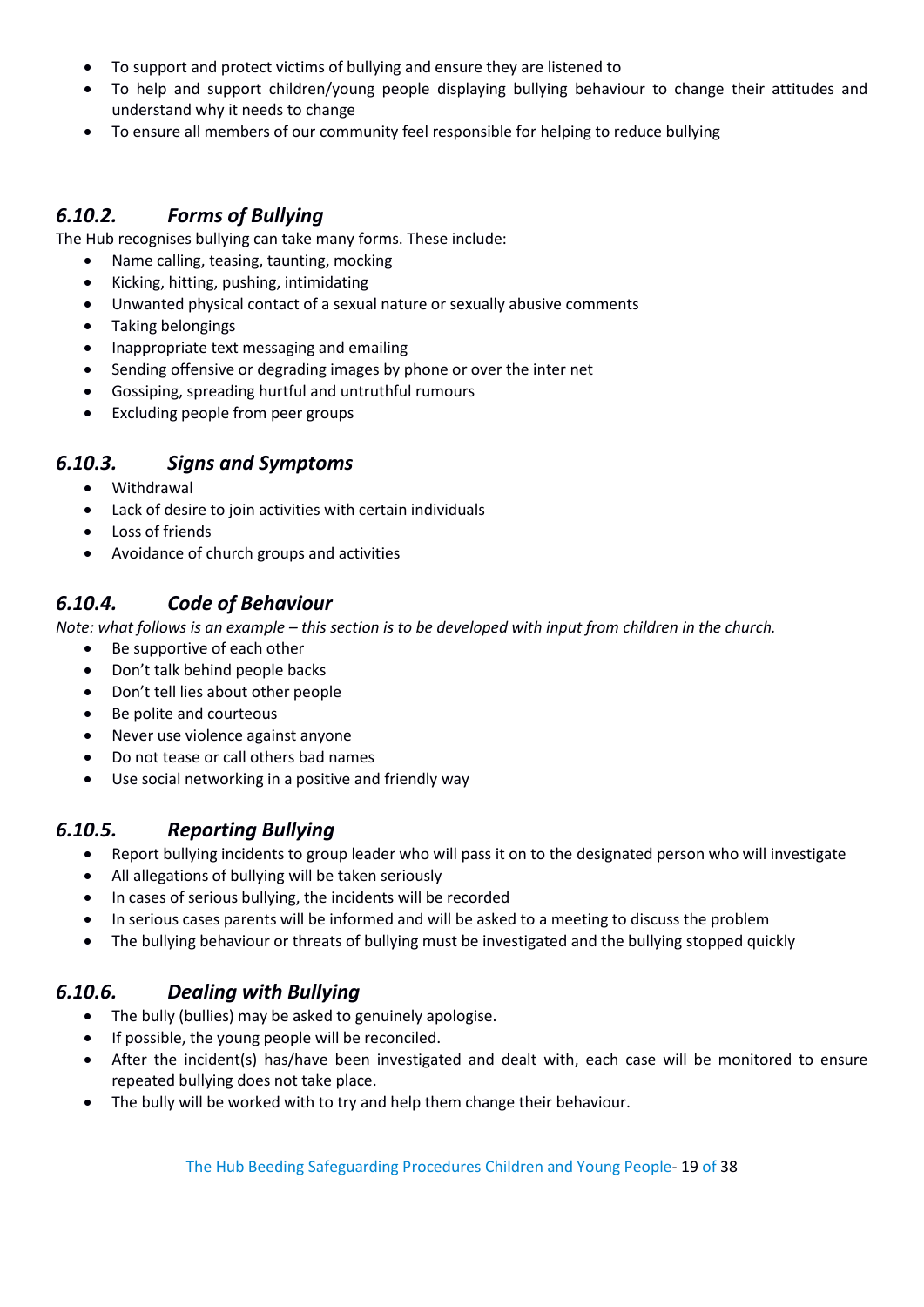# <span id="page-19-0"></span>*6.10.7. When a Known Offender is Present*

If a person who has been convicted of an offence is attending the Hub, where appropriate, a contract with that person will be put in place.

Advice will be taken from appropriate sources before implementing the contract.

The contract will be monitored and enforced and if not adhered to sanctions will be implemented ultimately resulting in a ban on the person attending the Church.

# <span id="page-19-1"></span>**6.11.OTHER USER GROUPS**

The Hub expects other groups using the church premises to have their own safeguarding policy and procedures in place, where groups work with children or young people.

Outside hirers who use the church premises, and who work with children or young people, are required to have a safeguarding children policy and procedures in place, based on the Home Office recommendations 'Safe from Harm'. A clause to this effect will be included any official hiring agreements. The Hub may request to see a copy of the safeguarding policy and procedures.

It is not the responsibility of the Hub to ensure that safeguarding policies of outside hirers are properly implemented. However, the church will give serious consideration to terminating a rental agreement where there is evidence that appropriate safeguarding procedures are not being followed.

For any group using the church premises that is registered with OFSTED, the Hub will request to see their OFSTED registration certificate.

'One-off' private hirers (e.g. children's parties) are not expected to have a safeguarding policy, but will still be expected to show due care and attention.

# <span id="page-19-2"></span>**7. PROCEDURES FOR RESPONDING TO CONCERNS**

# <span id="page-19-3"></span>**7.1. STEP 1 - RECORD AND REPORT – INCIDENT LOG APPENDIX 1**

It is the duty of the person who receives information or who has a concern about the welfare of a child or young person to RECORD their concerns in writing and to REPORT their concern to a Designated Person. This should be done on the Incident Log within 24 hours of the concern being raised. It may be done as part of a face to face conversation or by telephone but must always be recorded using the Incident Log.

The Incident Log should be kept secure and confidential and only be made available to:

- The Designated Person(s)
- The church minister, as far as this is consistent with the welfare of the child/young person concerned and possible pastoral responsibilities to any others involved
- Representatives of the professional agencies

If a child or young person is considered to be in imminent danger of harm a report should be made immediately to the police or Social Services. This should be made after consulting a Designated Person or where this is not possible a Designated Person should be informed as soon as possible after the report is made.

The Hub Beeding Safeguarding Procedures Children and Young People - 20 of 38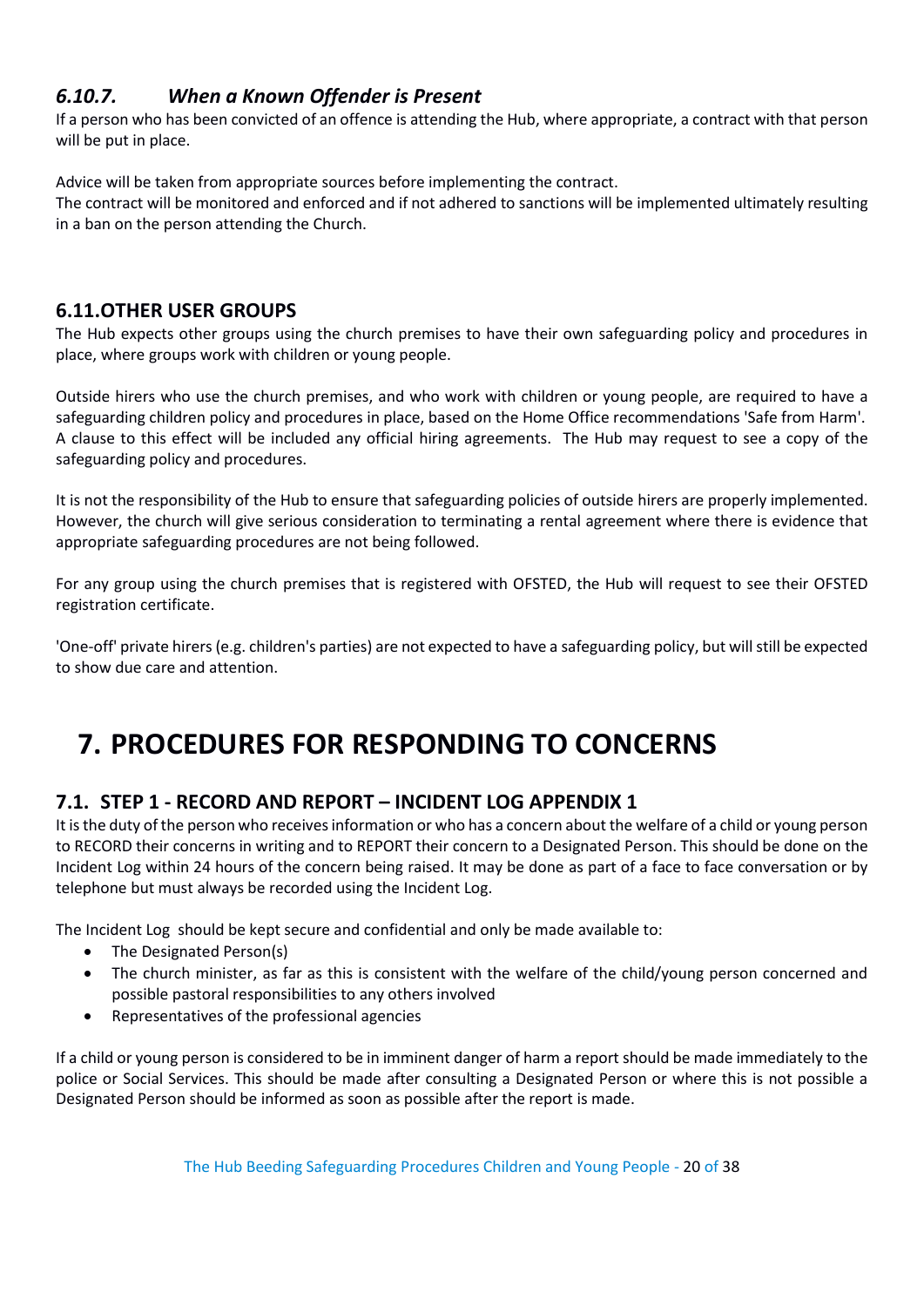Should a team member wish to discuss their concerns with a team leader they still have a duty to record and report and following the discussion the appropriate team leader's responsibility is to remind the individual of the need to record and report and they themselves should report the incident to a Designated Person.

# <span id="page-20-0"></span>**7.2. STEP 2 - REVIEW AND REFER – INCIDENT REPORT APPENDIX 2**

On receiving the Incident Log the Designated Person should REVIEW the case and REFER the concern to the appropriate people completeing the Incident Report

If a child or young person is considered to be in imminent danger of harm a report should be made immediately to the police or Social Services

#### *Review*

In reviewing the case the Designated Person may:

- Speak to others in the Hub that may have relevant information that would impact on the decision. This should not cause undue delay
- The Regional Minister to seek guidance from the Association
- Local Social Services or Police for guidance on how to respond, with or without divulging identities or names.

#### *Refer*

This may be:

- Back to the original team member for further observation if there is little evidence of harm
- To other people who work with the child or young person in question for further observation
- To the adult over whom concern has been raised if there is no question of sexual or serious physical abuse. Where there is concern of sexual or serious physical abuse, the referral should be to the police or Social Services.
- A formal referral to the local police or Social Services

The Designated Person should use the Incident Report Form to continue to note all actions taken.

All original reports should be retained safely and securely by the Designated Person.

#### <span id="page-20-1"></span>**7.3. STEP 3 - REPORT AND SUPPORT**

The responsibilities of this stage are shared by the Designated Person, the Safeguarding Trustee and the Minister.

#### *Report*

When there is a formal referral to the police or Social Services the Designated Person should:

- 1. Report the referral to the Safeguarding trustee
- 2. Report the referral to the Minister
- 3. Report the referral to the Regional Minister of the Association

Where the allegation is made against a person employed to work with children or young people, it should be reported to the Local Authority Designated Officer within Social Services when:

- That person has behaved in a way that has harmed, or may have harmed, a child or young person
- Possibly committed a criminal offence against a child or young person, ore related to a child or young person
- Behaved towards a child or young person in a way that indicates they are unsuitable to work with children or young people.

Where a person employed to work with children or young people has been removed from their post or would have been removed (had they not resigned or left the Hub) the Designated Person must report the incident to the appropriate Safeguarding Authority.

The Hub Beeding Safeguarding Procedures Children and Young People- 21 of 38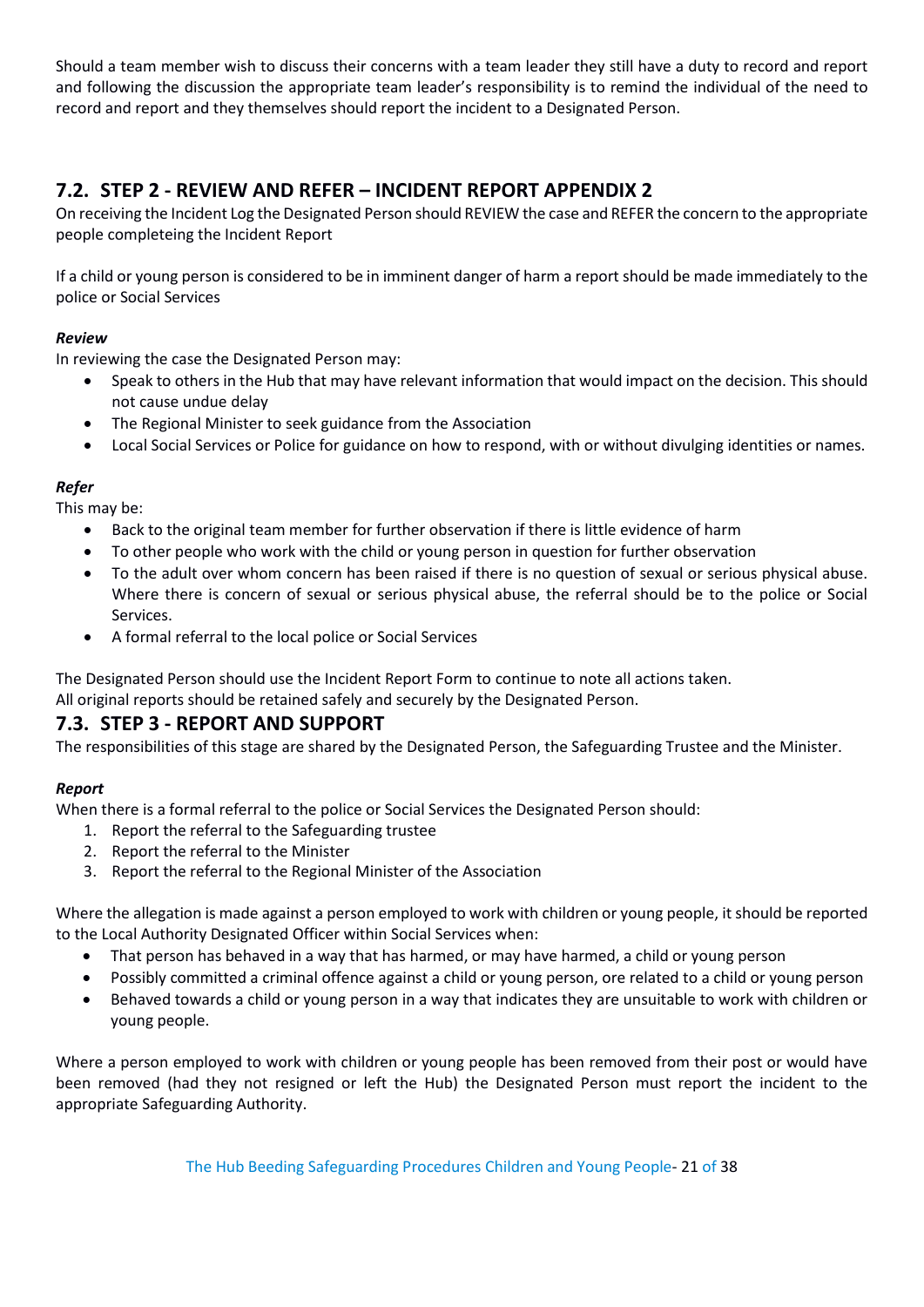If a person involved in children and young people's ministry is accused of causing harm to children or young people, this should be included as a serious incident in the churches annual report to the Charity Commission (when the church becomes registered with the Charities Commission).

A record of all incidents should be kept and should be considered in the annual review of the safeguarding policy.

#### *Support*

The Hub has a duty to support all those affected by any incident, even after the concerns, suspicions and disclosure of abuse have been addressed:

- Complementing and supplementing any support offered by Social Services. The Designated Person should work with other agencies to clarify how best the church can support the child or young person concerned and wider family members
- Support and counselling should be offered to those within the church who have been involved, ensuring that no one person is left to handle the burden of safeguarding without the support of others
- The Minister and Church Leaders should seek assistance and support through the Regional Minister

# <span id="page-21-0"></span>**7.4. WHERE CONCERNS INVOLVE THE DESIGNATED PERSON OR MEMBER OF THEIR FAMILY**

- 1. Another Designated Person may be referred to or
- 2. The Safeguarding trustee could be named as the person competent to refer to and act as the Designated Person is responding to reports or, the Minister could act as the Designated Person

# <span id="page-21-1"></span>**7.5. WHERE CONCERNS INVOLVE THE MINISTER**

These should be addressed with the same seriousness as any other member of the church family and the concerns should be reported to the Regional Minister immediately.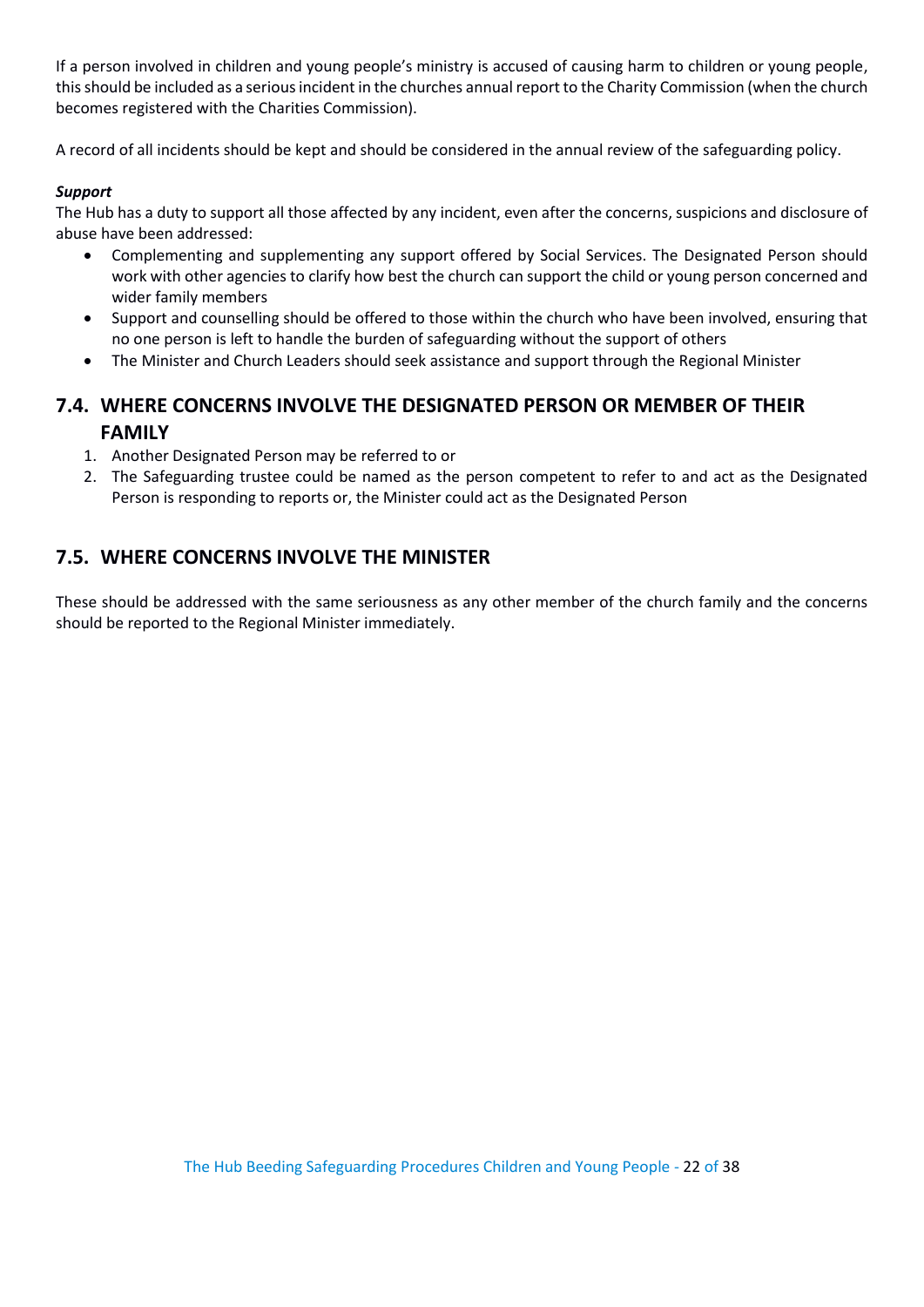# <span id="page-22-0"></span>**8. PROCEDURE FOR REPORTING AND DEALING WITH DISCLOSURE OF ABUSE**

A child or young person may disclose abuse. This should always be taken seriously and appropriate action taken as outlined in this policy. As we work with children and young people who may not be able to protect themselves from significant harm or exploitation we have a duty to act.

# <span id="page-22-1"></span>**8.1. IF A PERSON DISCLOSES OR MAKES ALLEGATIONS OF ABUSE:**

**Do:**

- Reassure them
- Listen to them
- Let them use their own words
- Respond sensitively
- Repeat back to them what they have said and ask them to confirm it
- Record what is said, if that is not insensitive, while the person is present, or at the earliest moment
- Tell them that you have to tell someone else
- Explain what you are going to do next
- Preserve any physical evidence
- Maintain confidentiality between yourself, the child or young person, leaders to whom you report and others involved in the investigation
- Make a careful record of the young person's general condition and any injuries.

#### **Do not:**

- Promise to keep secrets
- Appear shocked or disgusted
- Disturb forensic evidence
- Ask too many questions
- Put words into their mouths
- Jump to conclusions
- Encourage too lengthy a description the investigating leader will deal with this
- Give a promise of confidentiality
- Be judgemental
- Give the young person the impression they are themselves responsible for the abuse
- Talk to other members of the public about what you have heard
- Do not tell the alleged abuser what you have heard.

In any situation where a child or young person is in immediate danger contact the emergency services on 999. Staff/volunteers must ensure the child or young person's safety and well-being. If the accused person is in the building at the time of the allegation contact your team leader or the designated person immediately.

Where possible, ensure that the child or young person stays with you until help arrives.

#### **Inform and notify the designated person**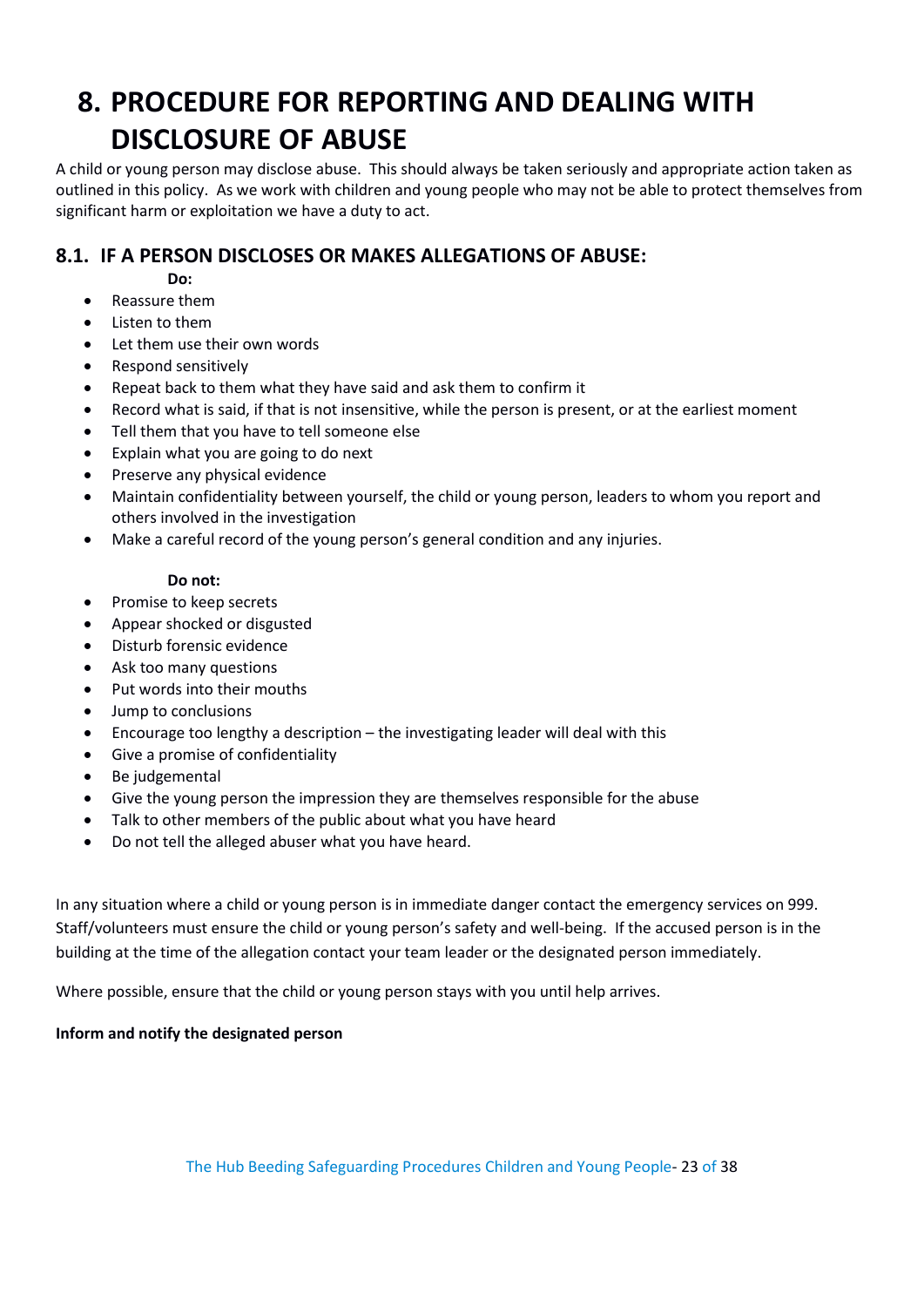Information they will need:

- Details of the disclosure use the words of the child or young person who made the disclosure and do not add your own interpretation.
- Details of the alleged abuser if an allegation has been made against a volunteer this must be made clear to the designated person
- If urgent medical attention is needed this must be sought and medical staff advised of the need to preserve evidence – see section 10 below.
- Staff must record actual or alleged abuse immediately and record all information on an Incident Log (Appendix 1). The following information must be clearly recorded:
	- Record the date and time of reporting and to whom the call was made.
	- Record clearly what has been said, where it was said and who was present. Include questions you have asked and try to record the actual words the person used.
	- Record location of injuries using a body map on the "Injury Chart Form" (Appendix 3)
	- Sign and date the form.
	- This should be passed to the designated person who you reported the disclosure of abuse to.
	- Where a criminal act may have taken place the designated person receiving the call will contact the local police.

The designated person also has responsibility for informing Social Services.

The designated person will notify the Duty Team social worker as soon as possible and notify the relevant Church Leadership Team as soon as possible to ensure that information has been passed to them and they are fully aware of the situation.

# <span id="page-23-0"></span>**9. PRESERVING EVIDENCE**

In most circumstances you may not need to do anything except record the events. If you are waiting for the police to arrive leave things as they are and do not touch things.

Dependant on the situation you may need to:

- Keep all written information/records in a secure place
- In cases of physical or sexual assault encourage the person not to wash where they might need a medical examination
- If appropriate and possible, place any discarded clothing in a plastic bag, touching it as little as possible

# <span id="page-23-1"></span>**10. SUPPORT FOR THE ABUSED PERSON**

The impact of abuse on a person will be specific to them. It will depend upon their personal circumstances, now and at the time of the abuse, as well as the nature of the abuse suffered and the identity of the abuser. The abuse may have a lasting effect for the rest of their life and they may show a range of symptoms including:

- Depression
- Anger and hostility
- Being unable to connect at all with their feelings
- Low self-esteem, putting themselves down and constantly apologising
- Being unable to form close relationships, or at the other extreme, wanting to be inappropriately close to others

The Hub Beeding Safeguarding Procedures Children and Young People - 24 of 38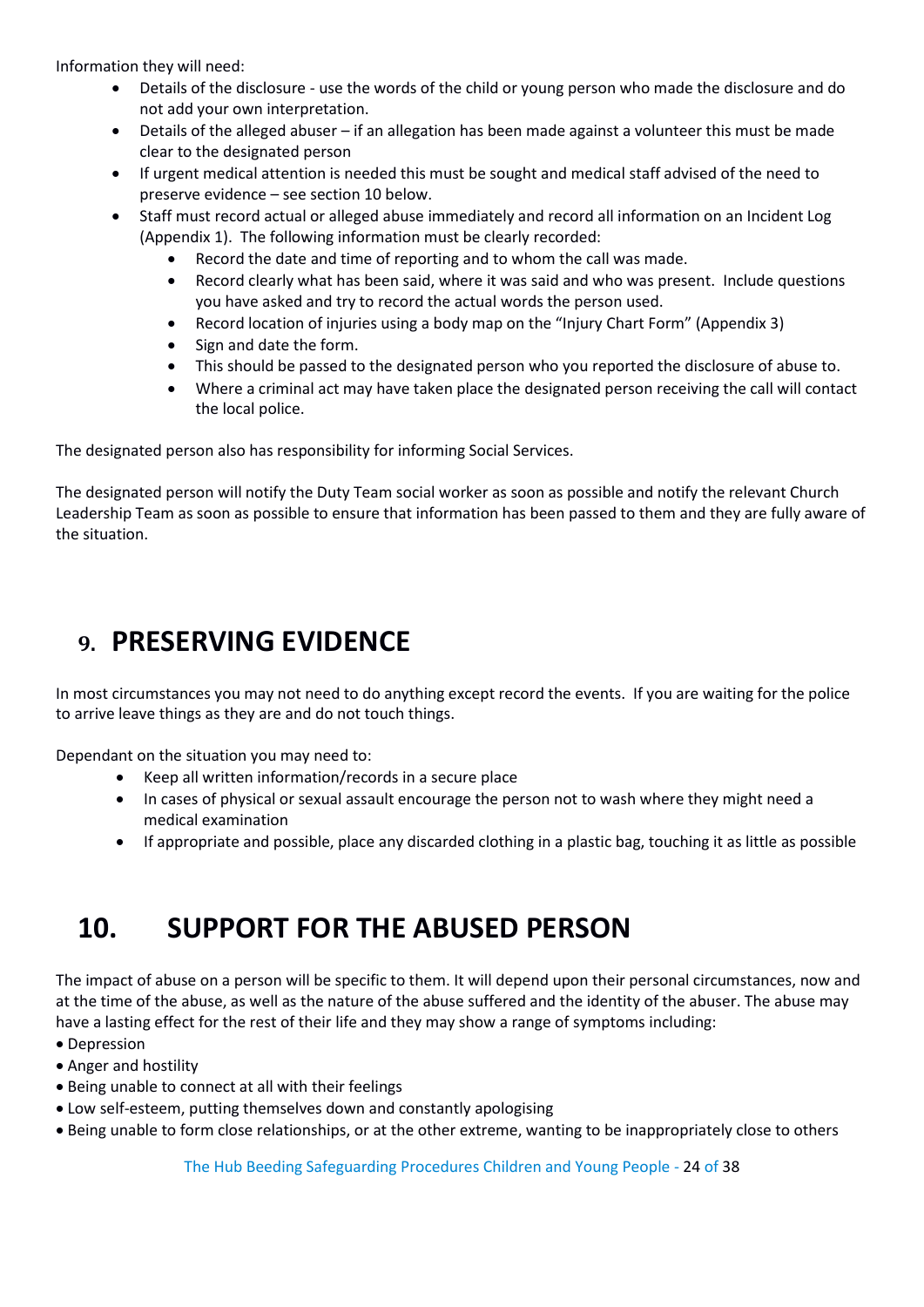- Disturbed sleep and nightmares
- Fears, phobias and anxiety
- Flashbacks of the abuse
- Self-harming
- Feelings of guilt and shame
- Using alcohol, drugs or medication
- Finding themselves in an abusive cycle, moving from one abuser to another
- Seeking permission before being able to do anything
- Fear of becoming an abuser themselves

<span id="page-24-0"></span>• Loss of trust in others However, it is worth remembering that not all survivors of abuse will show symptoms of their abuse, and some may cope well with life and are able to live apparently 'normal' lives.

# **11. INVESTIGATIONS**

Any investigation by the police will be completed before any other investigations. No internal investigations will take place while the police are involved or without their permission, but strategy meetings led by the local authority will take place. If an internal investigation is required investigating officers will be appointed by the Church Leadership Team. Investigations will be conducted within the Investigation Guidelines of and in complete co-operation with the appropriate local authority.

Where an external investigation is required Social Services will appoint a Children and Youth Social Care Manager/Investigating Officer who will lead the investigation. The purpose of the investigation is to protect the person from serious harm and ensure their welfare is paramount.

# <span id="page-24-1"></span>**12. GUIDELINES FOR WRITING REPORTS**

Remember any notes taken may be part of any subsequent criminal or internal investigation. They should be in black ink and legible. Never use correction fluid or an eraser. If a word is written wrongly put a single line through it. Write down what you hear. If that is only single words write them down. An explanation can be added subsequently, e.g. "x was crying at this point and I could only hear the occasional word". Sign, date and time the notes. The designated person dealing with the incident may need to write a full report. This should include:

#### The vulnerable person

- The situation in which they are living
- Details of their family or significant other people
- Their mental capacity/disability/sensory impairment
- Whether they are aware that a referral has been made
- Their view of the situation and what action they would like taken
- Services received/agencies that have contact with them including the GP.

#### Details of alleged abuse

- The reasons/incidents that are causing concern and that have led to the referral
- The degree of immediate danger that the referred perceives the vulnerable person to be in.

#### The alleged abuser

- Their relationship to the vulnerable person
- Their mental capacity/disability/sensory impairment
- Their whereabouts and the likelihood of contact or the risk to other people

The Hub Beeding Safeguarding Procedures Children and Young People- 25 of 38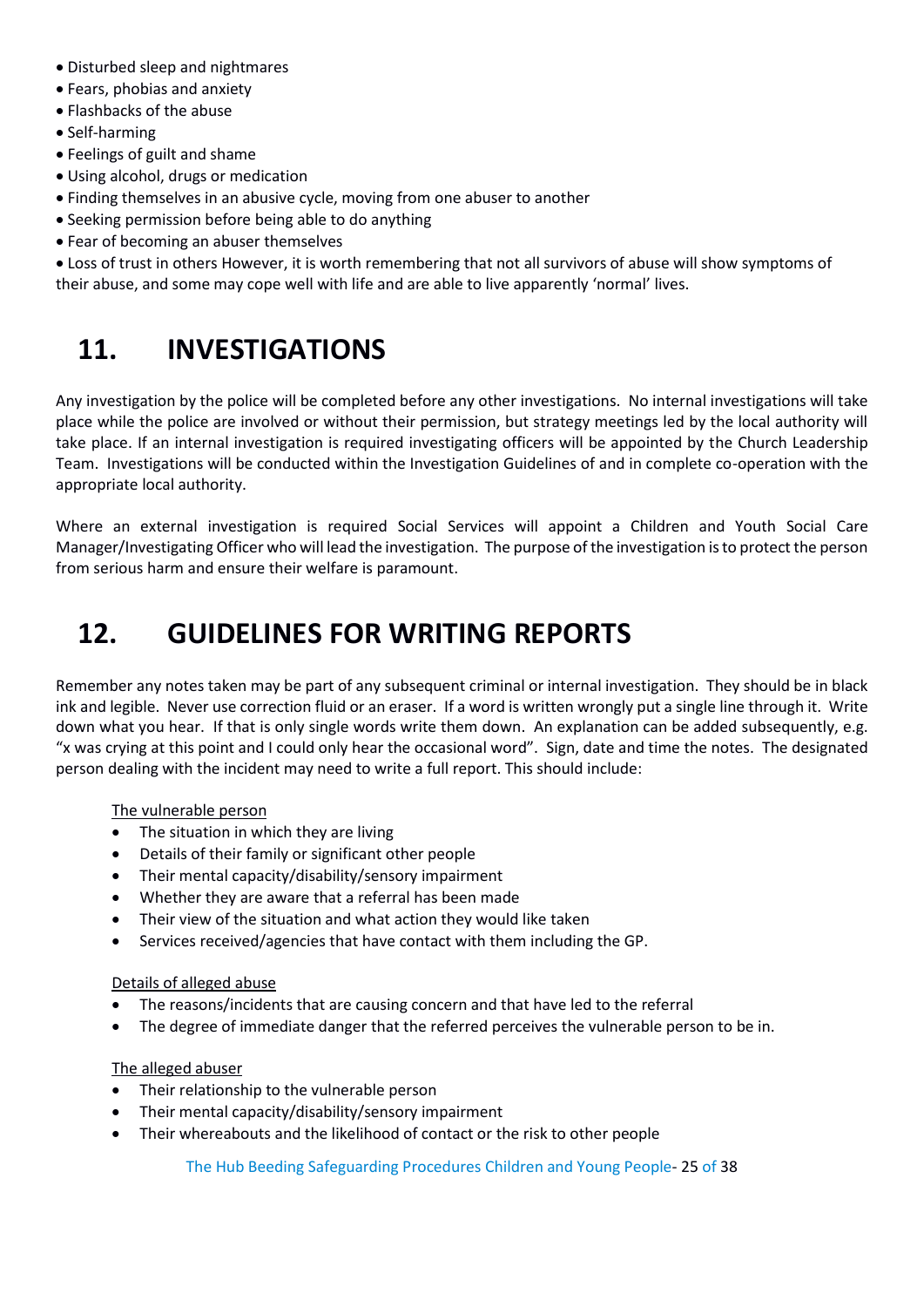• Services received/agencies that have contact with them including the GP.

The referrer's judgement of the situation

- Action already taken
- Any immediate action that the referrer thinks should be taken
- The perceived risk to others including children.

#### Other agencies already involved

- Information about any actions taken by health care professionals
- Any other agencies that have been involved in the identification of abuse.

# <span id="page-25-0"></span>**13. CONTACT DETAILS**

#### **The Hub Trustee for Safeguarding**

• Richard Jackson 07833541429

#### **Designated person for Children and Young People and beFriend Families**

• Vicki Butchers 07503155273

#### **Designated Person for Adults at Risk and beFriend Seniors**

• Debbie Wood 07769 664375

# **Other Contact Points**

#### **Multi Agency Safeguarding Hub (MASH).**

- 9.00am-5.00pm Monday-Friday
- Phone: 01403 229900

#### **Out of Hours Emergency Duty Team**

- 5.00pm-8.00am, including weekdays, weekends and Bank Holidays
- Phone: 0330 222 6664

Version 1.6 **July 2017** Date of next Review: **September 2020**

The Hub Beeding Safeguarding Procedures Children and Young People - 26 of 38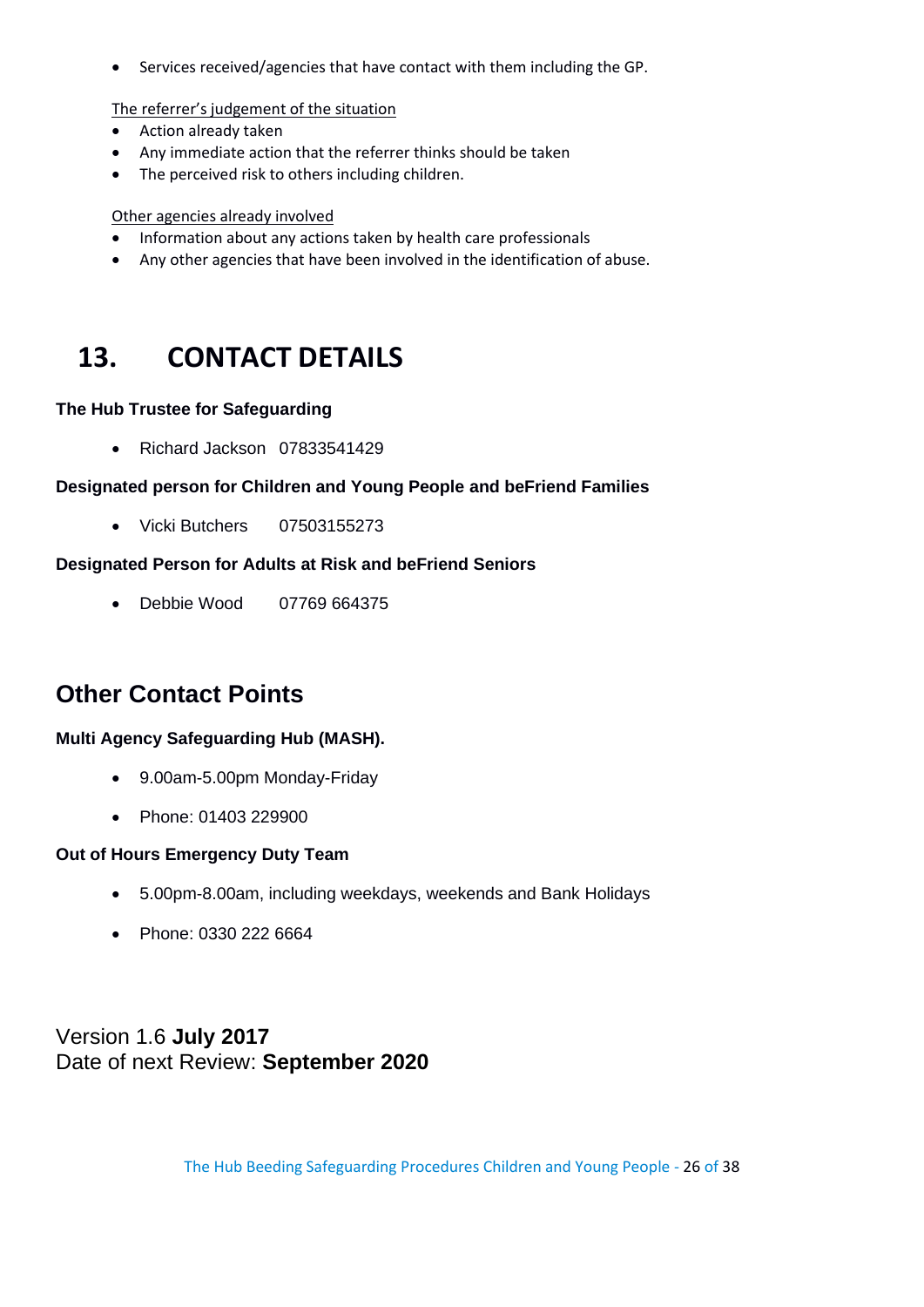# <span id="page-26-0"></span>**APPENDIX - FORMS**

Various forms referred to in this document are filed separately and copies held in the Hub office.

The Hub Beeding Safeguarding Procedures Children and Young People- 27 of 38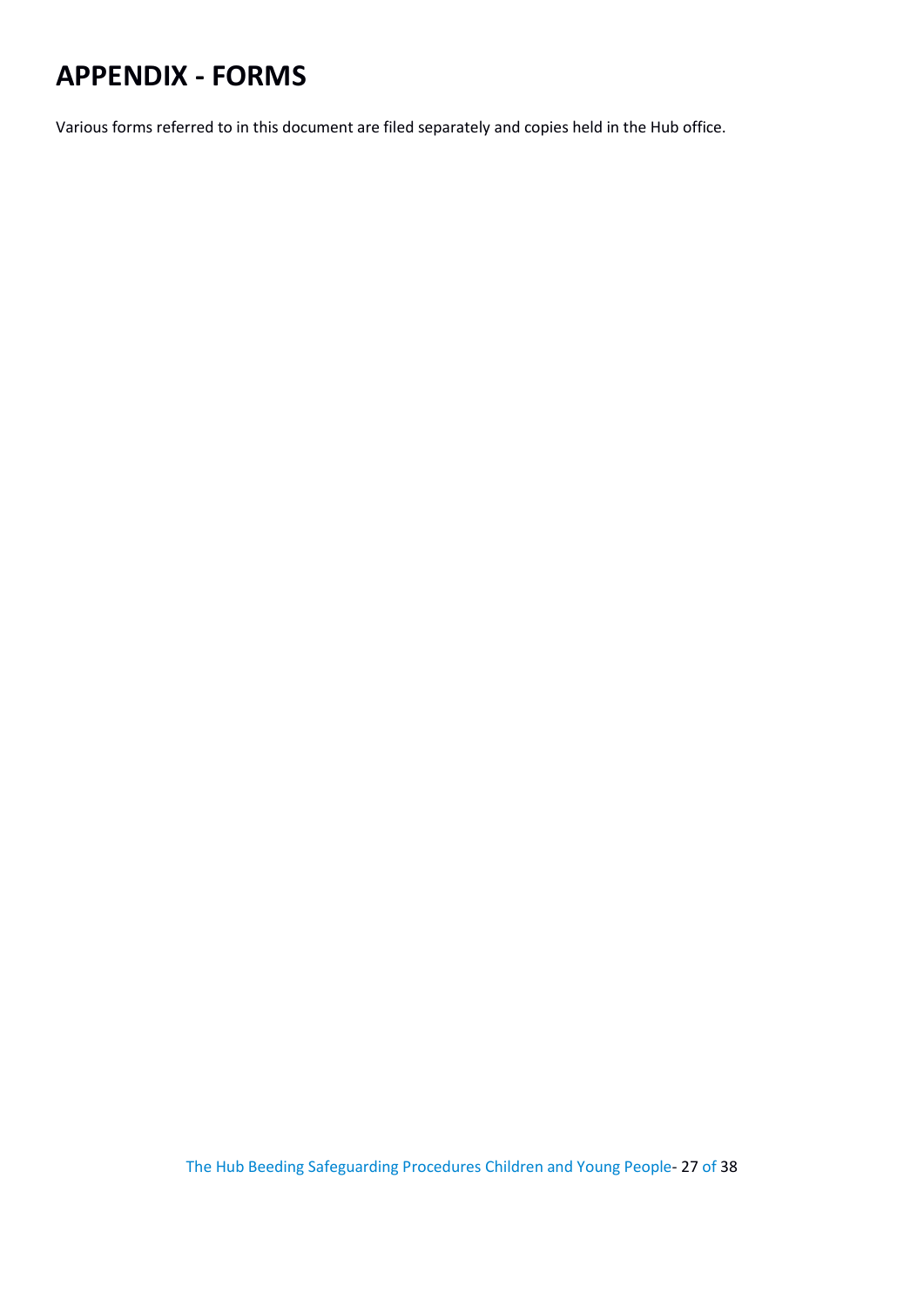

# **SAFEGUARDING CHILDREN AND YOUNG PEOPLE** *INCIDENT LOG*

#### *To Be completed by the person to whom concern/Disclosure was first made*

| Ref No:                                                   |                                                                                              | Date:                                 |  |  |  |  |
|-----------------------------------------------------------|----------------------------------------------------------------------------------------------|---------------------------------------|--|--|--|--|
| Time:                                                     |                                                                                              | Child<br>Young<br>or<br>person's name |  |  |  |  |
| Volunteer's name                                          |                                                                                              | Volunteer Role:                       |  |  |  |  |
| Summary of Incident or Allegation: Consider the following |                                                                                              |                                       |  |  |  |  |
|                                                           | • What happened? (Nature of concern / disclosure made - use the person's own words if known) |                                       |  |  |  |  |
| • When did it happen? (date, time)                        |                                                                                              |                                       |  |  |  |  |
| • Where did it happen? (specific location)                |                                                                                              |                                       |  |  |  |  |
|                                                           | . Who was allegedly involved and in what way? (includes witnesses)                           |                                       |  |  |  |  |
|                                                           |                                                                                              |                                       |  |  |  |  |
|                                                           |                                                                                              |                                       |  |  |  |  |
|                                                           |                                                                                              |                                       |  |  |  |  |
|                                                           |                                                                                              |                                       |  |  |  |  |
|                                                           |                                                                                              |                                       |  |  |  |  |
|                                                           |                                                                                              |                                       |  |  |  |  |
|                                                           |                                                                                              |                                       |  |  |  |  |
|                                                           |                                                                                              |                                       |  |  |  |  |
|                                                           |                                                                                              |                                       |  |  |  |  |
|                                                           |                                                                                              |                                       |  |  |  |  |
|                                                           |                                                                                              |                                       |  |  |  |  |
|                                                           |                                                                                              |                                       |  |  |  |  |
| Reported to                                               |                                                                                              |                                       |  |  |  |  |
| Signature of volunteer                                    |                                                                                              |                                       |  |  |  |  |
| Date Reported:                                            |                                                                                              | Time Reported:                        |  |  |  |  |

The Hub Beeding Safeguarding Procedures Children and Young People - 28 of 38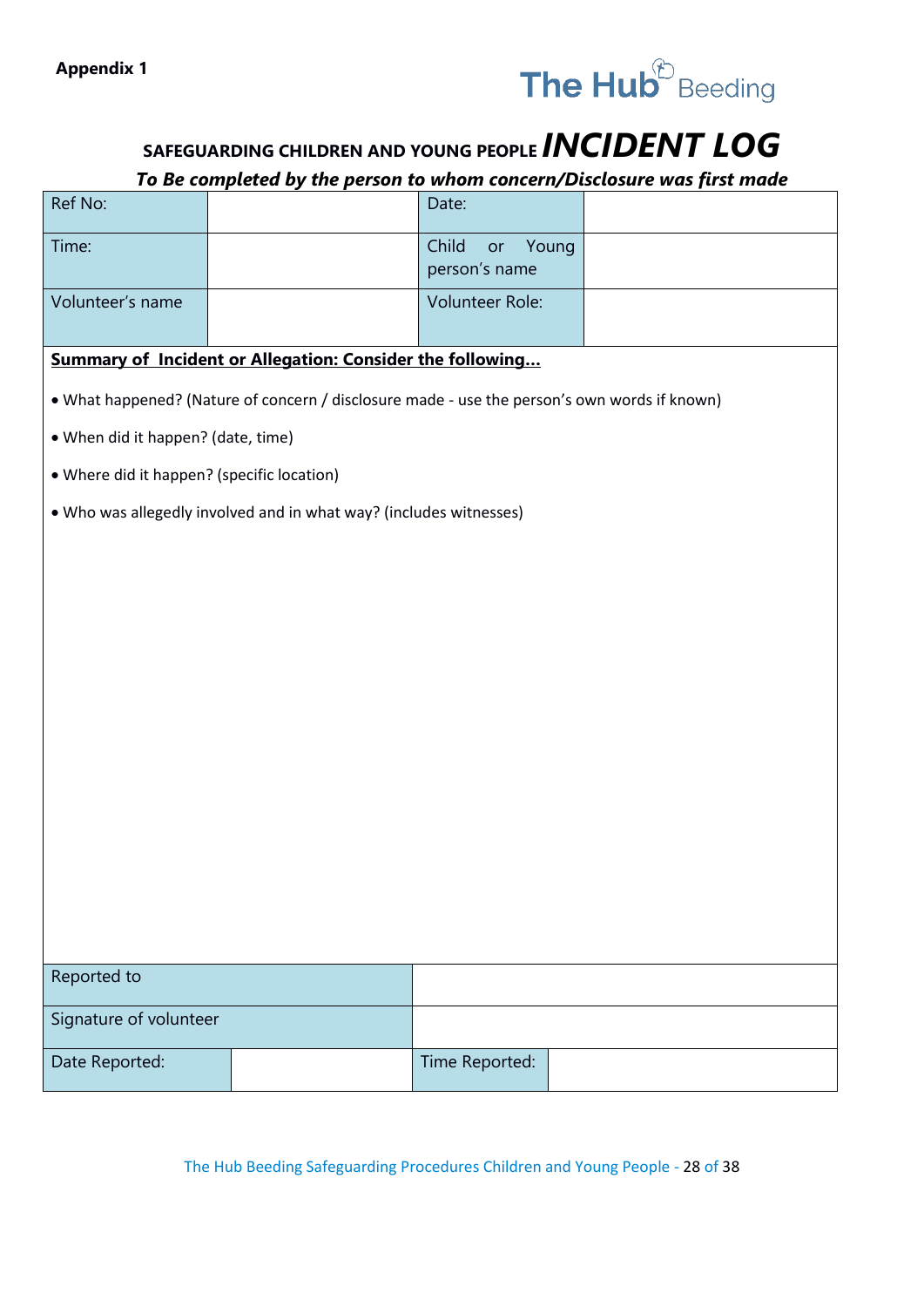

**SAFEGUARDING OF CHILDREN AND YOUNG PEOPLE**

# *REPORT LOG*

*To be completed by the Designated Person receiving the Incident Log*

| Ref No:                    |                                       | Date:                           |  |
|----------------------------|---------------------------------------|---------------------------------|--|
| Time:                      |                                       | Child or Young<br>Person's name |  |
| Staff name<br>Reporting:   |                                       | Volunteer's<br>Name             |  |
|                            |                                       |                                 |  |
| <b>Summary of Actions:</b> |                                       |                                 |  |
|                            |                                       |                                 |  |
|                            |                                       |                                 |  |
|                            |                                       |                                 |  |
|                            |                                       |                                 |  |
|                            |                                       |                                 |  |
|                            |                                       |                                 |  |
|                            |                                       |                                 |  |
|                            |                                       |                                 |  |
|                            |                                       |                                 |  |
|                            |                                       |                                 |  |
|                            |                                       |                                 |  |
|                            |                                       |                                 |  |
|                            |                                       |                                 |  |
|                            | Signature of Leader/Designated Person |                                 |  |
|                            |                                       |                                 |  |
| Date Reported:             |                                       | Time                            |  |
| Name Reported To:          |                                       | Reported:<br>Role:              |  |
|                            |                                       |                                 |  |

The Hub Beeding Safeguarding Procedures Children and Young People- 29 of 38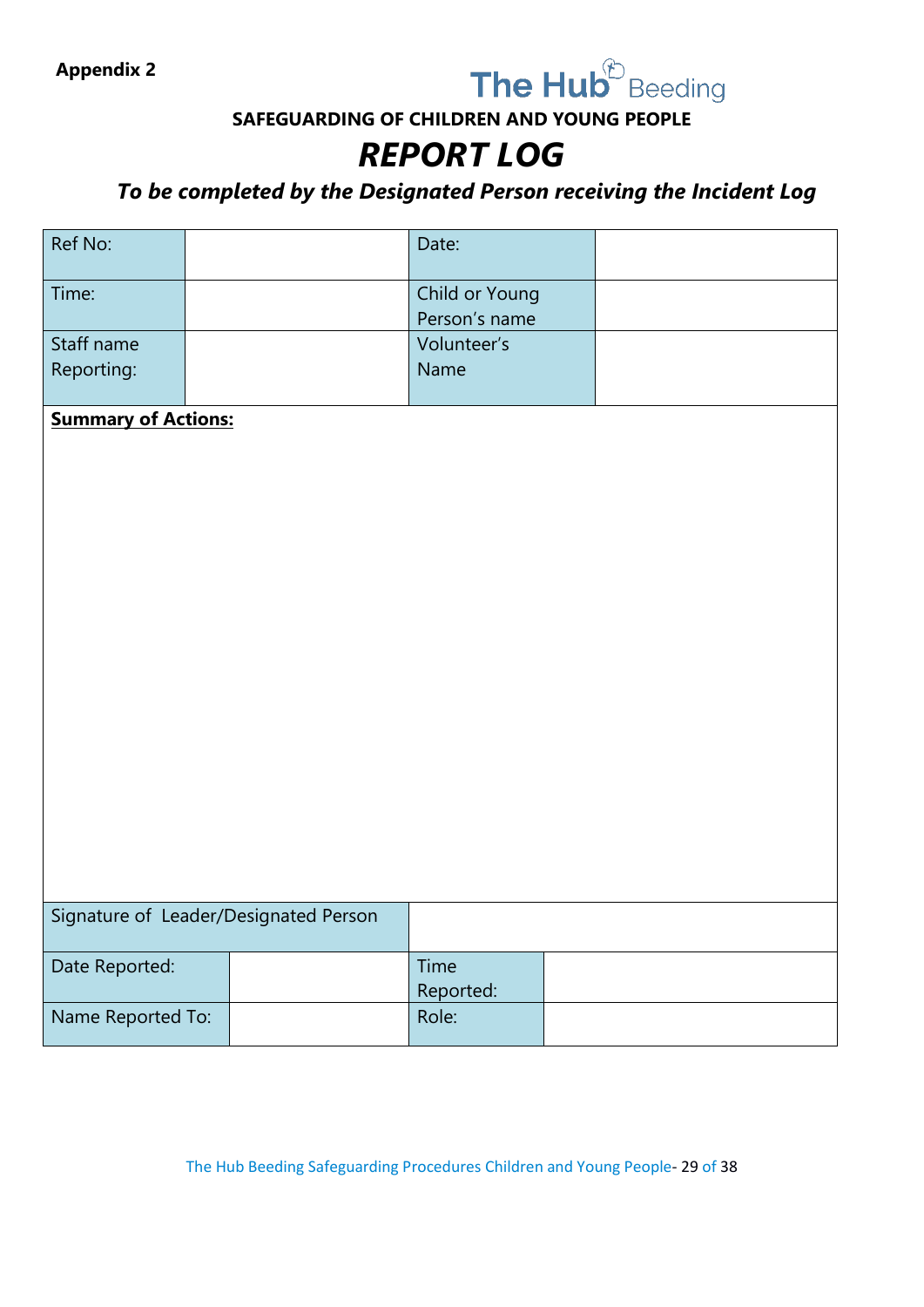## **Appendix 3**



#### **INJURY CHART FORM**

Mark position on body, note colour of injury, whether skin broken and anything else relevant



| Child or Young Person's Name: |  |
|-------------------------------|--|
| Name of person reporting:     |  |
|                               |  |
|                               |  |
|                               |  |
| Signature                     |  |
|                               |  |
|                               |  |
|                               |  |

The Hub Beeding Safeguarding Procedures Children and Young People - 30 of 38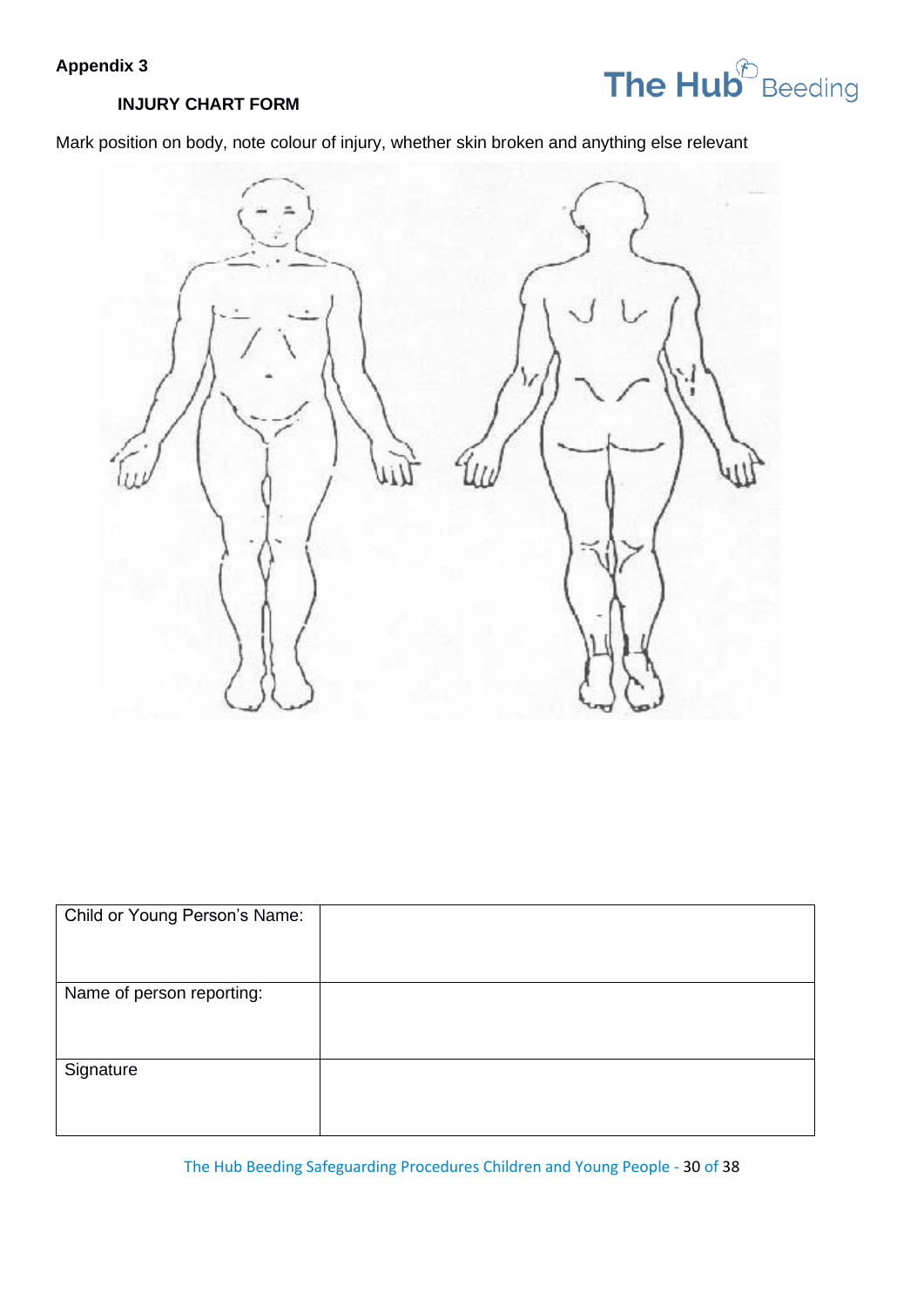### **Appendix 4**

# The Hub<sup>®</sup> Beeding

### 19 Church Lane , Upper Beeding, BN44 3HP Minister: Rev Peter J Butchers www.thehubbeeding.org

| <b>Children and Youth Programme</b>                                                                                                                                                                                                                         |                                                                                                                                                           |                      |     |    |  |  |
|-------------------------------------------------------------------------------------------------------------------------------------------------------------------------------------------------------------------------------------------------------------|-----------------------------------------------------------------------------------------------------------------------------------------------------------|----------------------|-----|----|--|--|
| Registration and Consent Form 2019/2020                                                                                                                                                                                                                     |                                                                                                                                                           |                      |     |    |  |  |
|                                                                                                                                                                                                                                                             | <b>CONTACT DETAILS &amp; INFORMATION</b>                                                                                                                  |                      |     |    |  |  |
| Full Name of<br>child/young person                                                                                                                                                                                                                          |                                                                                                                                                           | Date of Birth        |     |    |  |  |
| School                                                                                                                                                                                                                                                      |                                                                                                                                                           | <b>School Year</b>   |     |    |  |  |
| Name of<br>Parent/Guardian                                                                                                                                                                                                                                  | <b>Address</b>                                                                                                                                            | Home phone           |     |    |  |  |
|                                                                                                                                                                                                                                                             |                                                                                                                                                           | Mobile phone         |     |    |  |  |
|                                                                                                                                                                                                                                                             |                                                                                                                                                           | <b>Email Address</b> |     |    |  |  |
| Name of additional                                                                                                                                                                                                                                          | Address                                                                                                                                                   | Home phone           |     |    |  |  |
| <b>Emergency Contact</b>                                                                                                                                                                                                                                    |                                                                                                                                                           | <b>Mobile Phone</b>  |     |    |  |  |
| <b>MEDICAL INFORMATION</b>                                                                                                                                                                                                                                  |                                                                                                                                                           |                      |     |    |  |  |
| Allergies<br>Dietary needs                                                                                                                                                                                                                                  | Please provide details of any:<br>Medical condition or disability                                                                                         |                      |     |    |  |  |
|                                                                                                                                                                                                                                                             | <b>CONSENT</b>                                                                                                                                            |                      |     |    |  |  |
|                                                                                                                                                                                                                                                             | Do you consent to photos being taken of your child for local display or publicity?                                                                        |                      | Yes | No |  |  |
|                                                                                                                                                                                                                                                             | Do you consent to un-named photos being used on the church website?                                                                                       |                      | Yes | No |  |  |
|                                                                                                                                                                                                                                                             | In an emergency, if I cannot be contacted, I give permission for my child to receive first<br>aid or necessary hospital treatment, including anaesthetic. |                      | Yes | No |  |  |
|                                                                                                                                                                                                                                                             | I give permission for recognised youth leaders to use electronic means of<br>communication with my child (eg mobile phones, e-mail, facebook etc)         |                      | Yes | No |  |  |
| I give permission for my son/daughter to take part in the normal activities of the group<br>they attend. I understand that separate permission will be sought for all activities outside<br>the normal meeting time and location of the groups they attend. |                                                                                                                                                           |                      |     |    |  |  |
|                                                                                                                                                                                                                                                             |                                                                                                                                                           |                      |     |    |  |  |
| Young people in yr 7 and above only                                                                                                                                                                                                                         |                                                                                                                                                           |                      |     |    |  |  |
| I give my permission for my youth leader to communicate with me via electronic<br>communication.                                                                                                                                                            |                                                                                                                                                           |                      |     |    |  |  |
|                                                                                                                                                                                                                                                             | Signed                                                                                                                                                    |                      |     |    |  |  |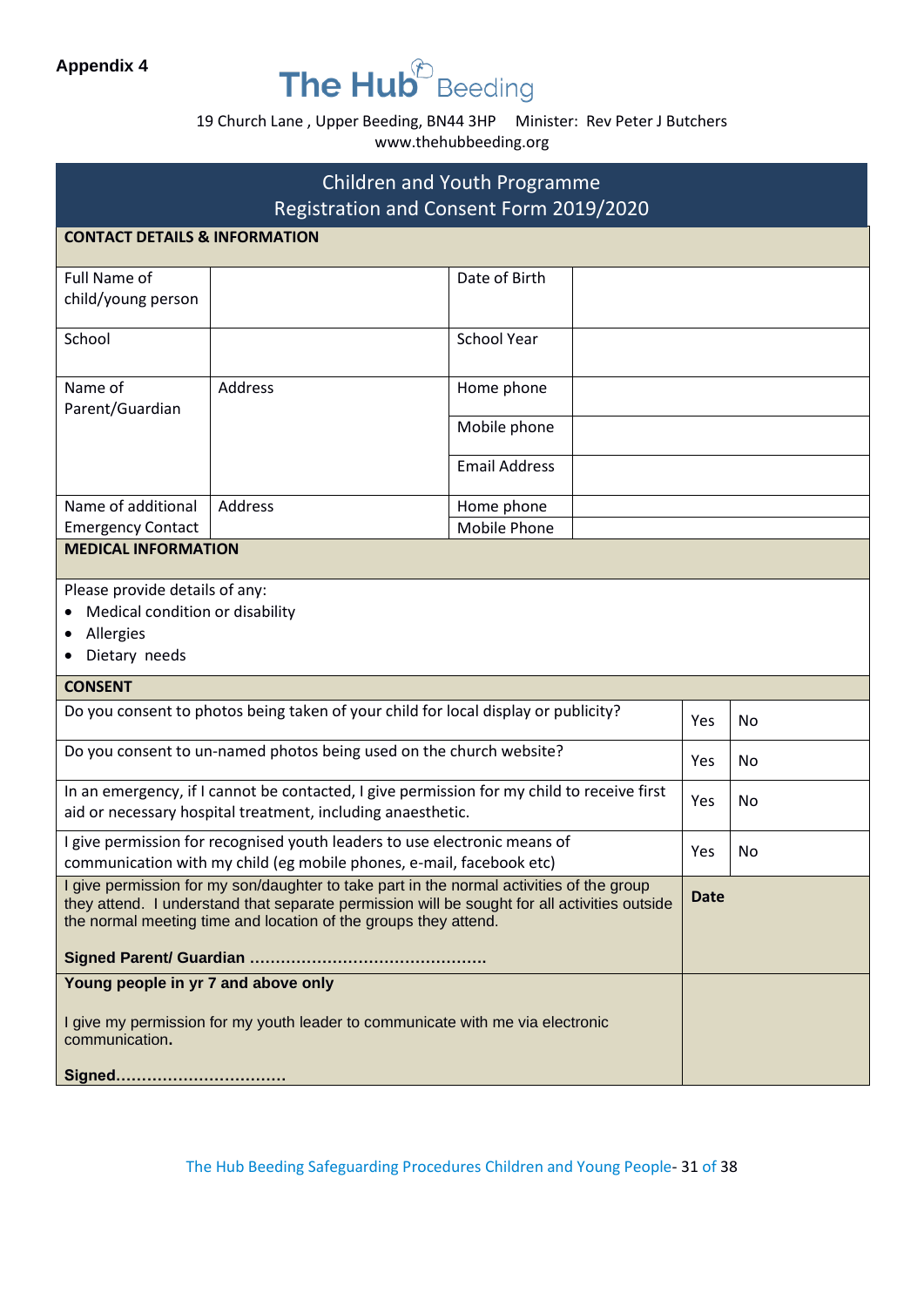# The Hub<sup>®</sup> Beeding

19 Church Lane , Upper Beeding, BN44 3HP Minister: Rev Peter J Butchers

www.thehubbeeding.org

| <b>Children and Youth Programme</b><br>EVENT Consent Form 2018/2019                |                                                                                                   |                            |     |             |     |
|------------------------------------------------------------------------------------|---------------------------------------------------------------------------------------------------|----------------------------|-----|-------------|-----|
| <b>Event/Activity Description</b><br><b>Date</b>                                   |                                                                                                   |                            |     |             |     |
| <b>Responsible Leader:</b><br><b>Contact Information:</b>                          |                                                                                                   |                            |     |             |     |
| <b>Participant CONTACT DETAILS &amp; INFORMATION</b>                               |                                                                                                   |                            |     |             |     |
| Full Name of child/young<br>person                                                 |                                                                                                   | Date of Birth              |     |             |     |
| Name of Parent/Guardian                                                            | <b>Address</b>                                                                                    | Home phone                 |     |             |     |
|                                                                                    |                                                                                                   | Mobile phone               |     |             |     |
|                                                                                    |                                                                                                   | <b>Email Address</b>       |     |             |     |
| Name of additional<br><b>Emergency Contact</b>                                     | <b>Address</b>                                                                                    | Home phone<br>Mobile Phone |     |             |     |
|                                                                                    |                                                                                                   |                            |     |             |     |
| <b>MEDICAL INFORMATION</b>                                                         |                                                                                                   |                            |     |             |     |
| Please provide details of any:                                                     |                                                                                                   |                            |     |             |     |
| Medical condition or disability                                                    |                                                                                                   |                            |     |             |     |
| Allergies                                                                          | Dietary needs                                                                                     |                            |     |             |     |
| <b>CONSENT</b>                                                                     |                                                                                                   |                            |     |             |     |
| Do you consent to photos being taken of your child for local display or publicity? |                                                                                                   |                            | Yes | No          |     |
| Do you consent to un-named photos being used on the church website?                |                                                                                                   |                            | Yes | No.         |     |
| necessary hospital treatment, including anaesthetic.                               | In an emergency, if I cannot be contacted, I give permission for my child to receive first aid or |                            |     | Yes         | No. |
| with my child (eg mobile phones, e-mail, facebook etc)                             | I give permission for recognised youth leaders to use electronic means of communication           |                            |     | Yes         | No  |
|                                                                                    | I give permission for my son/daughter to take part in the activity outlined above and consider    |                            |     | <b>Date</b> |     |
| them medically fit to fully participate.                                           |                                                                                                   |                            |     |             |     |
|                                                                                    | Young people in yr 7 and above only                                                               |                            |     | <b>Date</b> |     |
| I give my permission for my youth leader to communicate with me via electronic     |                                                                                                   |                            |     |             |     |
|                                                                                    |                                                                                                   |                            |     |             |     |

The Hub Beeding Safeguarding Procedures Children and Young People - 32 of 38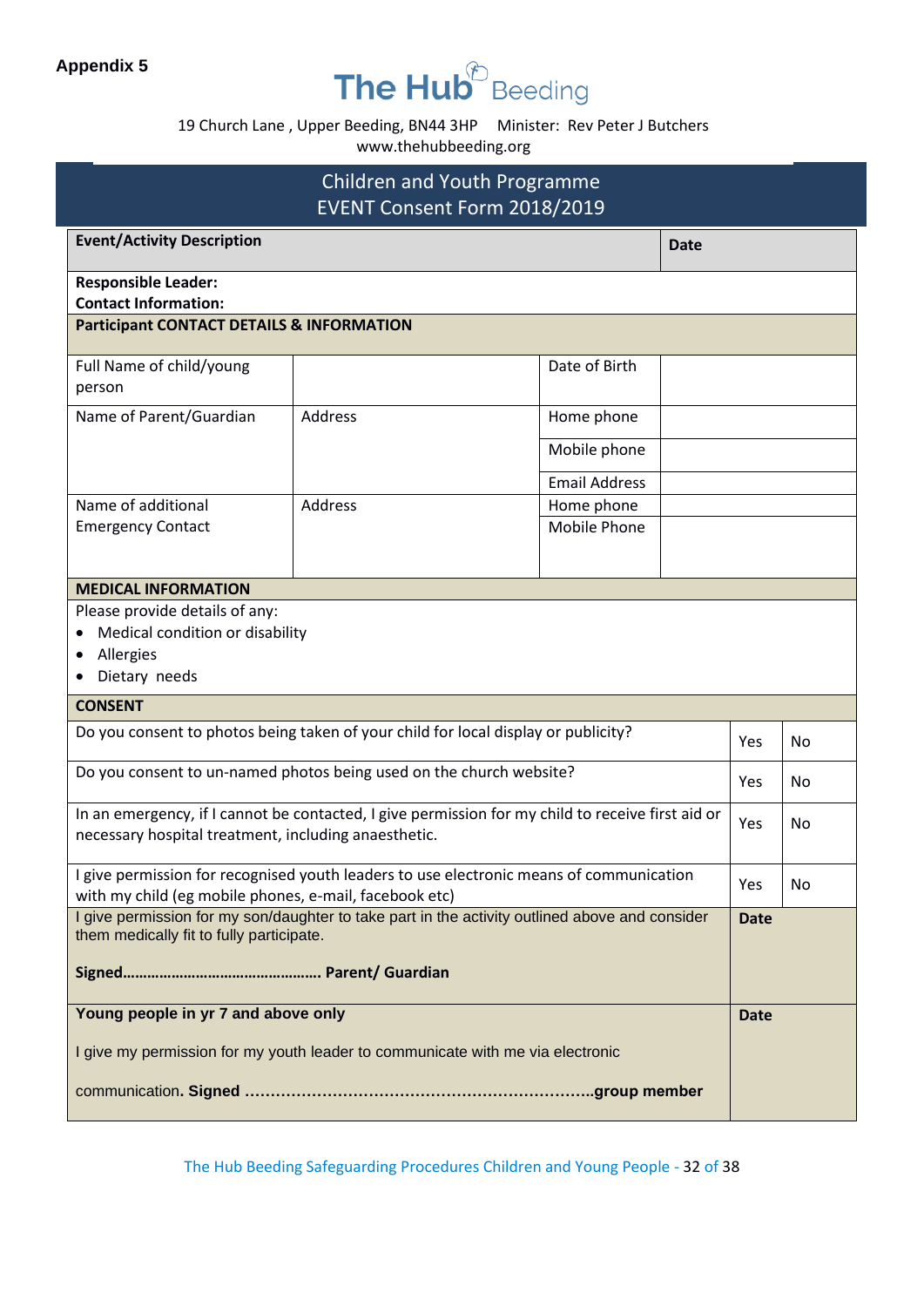# The Hub<sup>®</sup> Beeding

#### **Event Specific Risk Assessment**

| Event:                     |                    |  |
|----------------------------|--------------------|--|
| <b>Date and Time:</b>      |                    |  |
| <b>Completed By:</b>       | Sign:              |  |
| <b>Date of Completion:</b> | <b>Print Name:</b> |  |

| <b>Description of Event:</b> |  |  |
|------------------------------|--|--|
|                              |  |  |
| <b>Team Members:</b>         |  |  |

#### **Risk Matrix:**

| <b>Scoring</b> |                |            | <b>Risk Level</b> |                         |
|----------------|----------------|------------|-------------------|-------------------------|
| Rating         | Likelihood     | Impact     | Result            | <b>Action Required</b>  |
|                | Improbable     | Negligible |                   | None                    |
|                | Possible       | Low        | $<$ 10            | None                    |
|                | Quite Possible | Medium     | 10 to 14          | Be Aware                |
|                | Likelv         | High       | 15 to 24          | <b>Action Plan Regd</b> |
|                | Very Likely    | Very High  | 25                | Immediate Action Regd   |

| Ref | <b>Identified Risk</b> | Likelihood | Impact | <b>Risk Level</b> | <b>Mitigation</b> |
|-----|------------------------|------------|--------|-------------------|-------------------|
|     |                        |            |        |                   |                   |
|     |                        |            |        |                   |                   |
|     |                        |            |        |                   |                   |
|     |                        |            |        |                   |                   |
|     |                        |            |        |                   |                   |
|     |                        |            |        |                   |                   |
|     |                        |            |        |                   |                   |
|     |                        |            |        |                   |                   |
|     |                        |            |        |                   |                   |
|     |                        |            |        |                   |                   |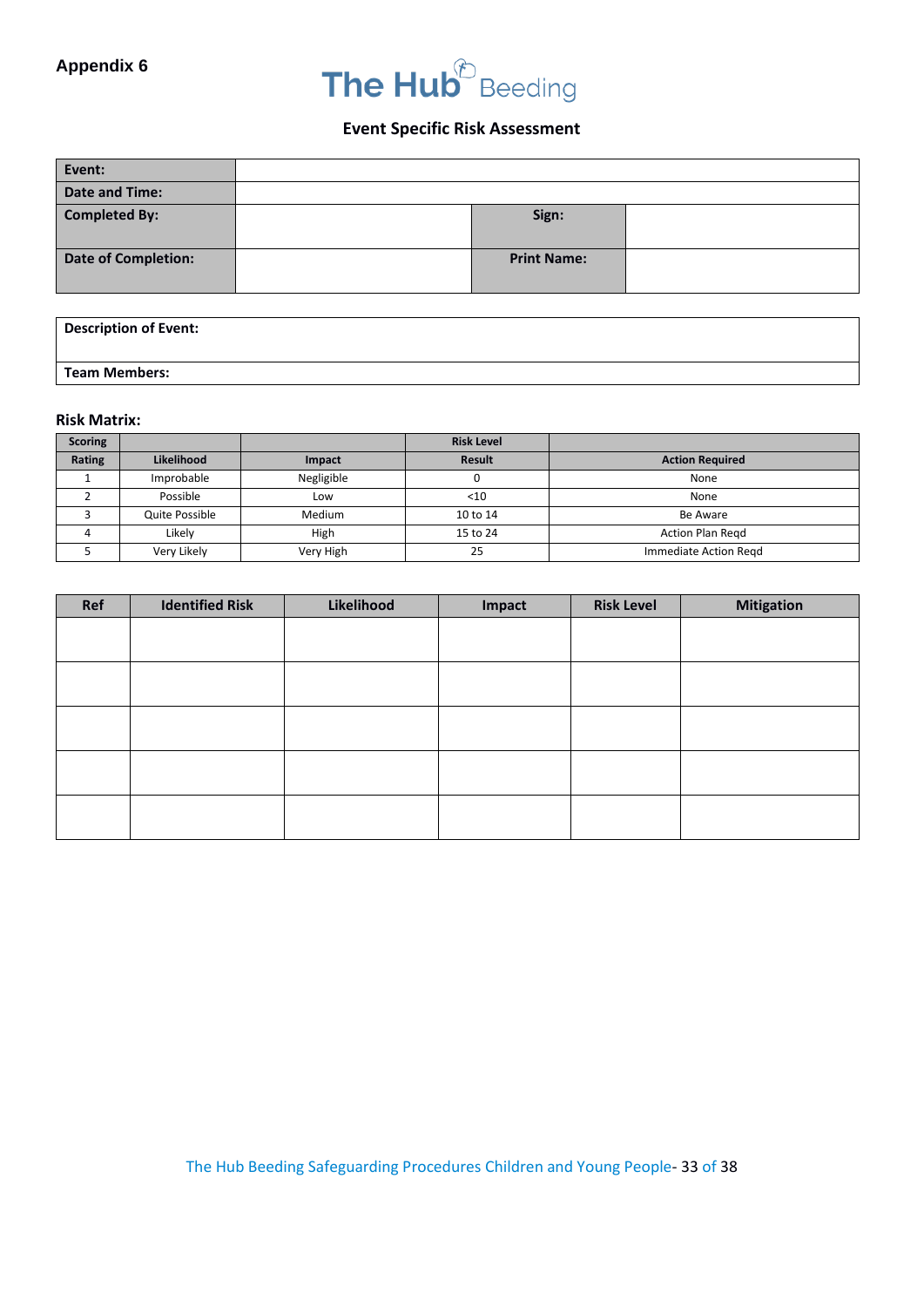#### **Appendix 7**

# The Hub<sup><sup>E</sup> Beeding</sup>

# **Job role for volunteers working with children and young people**

This form should be completed for all workers with children and young people. If the role changes substantially a new form should be completed. Copies should be retained by the volunteer and in the Safeguarding File.

**The Church takes the safety of everyone within the church very seriously and expects that everyone will work within the Safeguarding Policy. In particular, anyone who becomes aware of a Safeguarding risk or issue is expected to raise this immediately with their supervisor, the Minister or the Safeguarding Trustee.**

NAME OF VOUNTEER: NAME OF GROUP:

WHERE THEY MEET:

SUPERVISOR –TO WHOM THEY ARE RESPONSIBLE:

Please contact them with any queries or if unable to attend a session

WHEN:

AGE RANGE:

#### **Volunteer work to be undertaken:**

- As required, prepare appropriate activities for the group (using material provided)
- To lead / assist the group according to the rota
- Take care of premises and tidy up afterwards
- To attend group leaders' meetings (usually once a term)
- To help at or to help organise special events as needed
- To work with others to ensure that the group is conducted in accordance with Safeguarding and Health and Safety policies and procedures

Leaders only:

- To work with others to monitor good practice and implement changes when necessary to enhance quality and safety.
- Meeting regularly to plan and pray for the children's and youth work

In order to sign the declaration below you are expected:

- To attend safeguarding training every three years
- To agree to renew DBS every 3 years
- To attend any further training as required by the Church to fulfil the role

#### **Responsible to Church Leaders of The HUB**

Signed (on behalf of the Church Leaders):

#### **To be completed by the volunteer working with children and young people.**

I have understood the nature of the volunteer which I am to do with children and young people. I have read the guidelines produced by the church for safeguarding children and young people. I understand that it is my duty to protect the children and young people I come into contact with.

Signed:

Date to be reviewed: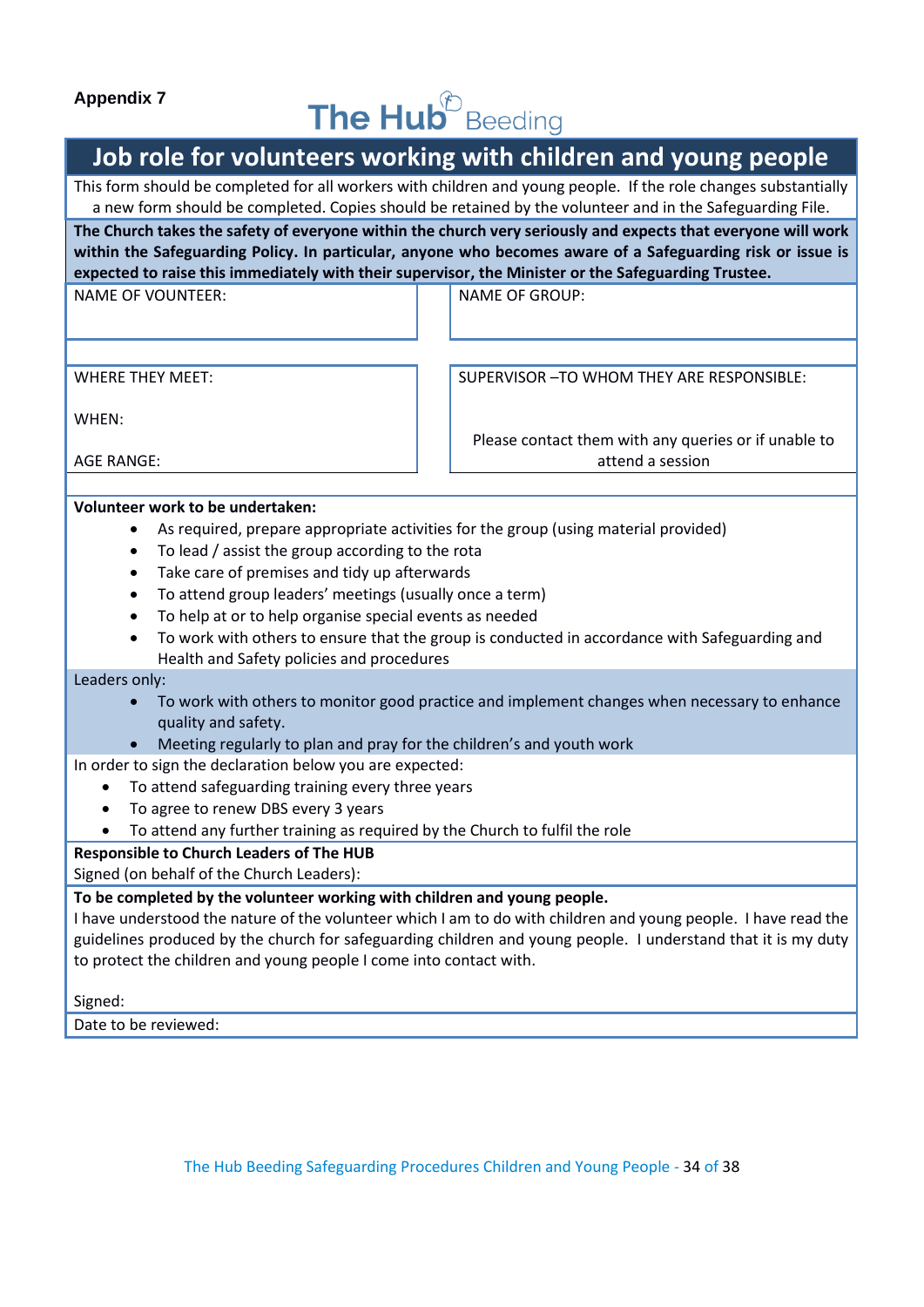#### **USEFUL CONTACTS**

#### **Baptist Union Safeguarding team:**

Each of our local Baptist associations has a person who is able to offer guidance to churches in adopting and implementing safeguarding policies and procedures in their work with adults at risk. Website: [www.baptist.org.uk/Groups/220183/Safeguarding.aspx](http://www.baptist.org.uk/Groups/220183/Safeguarding.aspx)  Local Association Safeguarding Contacts: [www.baptist.org.uk/Groups/248291/Association\\_contacts.aspx](http://www.baptist.org.uk/Groups/248291/Association_contacts.aspx) 

#### **Other organisations:**

There are a number of external organisations who specialise in supporting different aspects of life for adults at risk. For further information and expert advice please contact:

#### **Action on Elder Abuse**

A specialist organisation that focuses on the issue of abuse towards to elderly. Helpline: 0808 808 8141 Website: [www.elderabuse.org.uk](http://www.elderabuse.org.uk/) Address: PO Box 60001, Streatham, SW16 9BY

#### **Action on Hearing Loss -** *(previously known as the Royal National Institute for the Deaf)*

A national voluntary organisation that provides information, training and awareness raising of deafness, hearing loss and tinnitus.

| Helpline: | 0808 808 0123                               |
|-----------|---------------------------------------------|
| Website:  | www.actiononhearingloss.org.uk              |
| Address:  | 19-23 Featherstone Street, London, EC1Y 8SL |

#### **Age UK**

National organisation offering advice and information on all aspects of elderly life.  $T_{\text{e}}$ lephone: 0800 169 6565

| Telephone:                 | <b>USUU TPA PPPP</b>                                                                   |
|----------------------------|----------------------------------------------------------------------------------------|
| Website:                   | www.ageuk.org.uk                                                                       |
| Address:                   | Tavis House, 1-6 Tavistock Square, London, WC1H 9NA                                    |
| <b>Alzheimer's Society</b> |                                                                                        |
|                            | Provides information, support and guidance on Alzheimer's and other forms of dementia. |
| Helpline:                  | 0300 222 1122                                                                          |
| Website:                   | www.alzheimers.org.uk                                                                  |
| Address:                   | Gordon House, 10 Greencoat Place, London, SW1P 1PH                                     |
|                            |                                                                                        |

#### **BUild** - Baptist Union Initiative with People with Learning Disabilities

A national, denominational body providing conferences, publications, advice and teaching materials for people with learning disabilities and their family and churches. Website: [www.build-together.org.uk](http://www.build-together.org.uk/)

**Bullying UK** Bullying UK is part of Family Lives, a charity supporting and helping people with issues that are a part of family life. Telephone: 0808 800 2222 Website: [www.bullying.co.uk/cyberbullying](http://www.bullying.co.uk/cyberbullying)

#### **CAADA** - Coordinated Action Against Domestic Abuse

A national organisation providing practical help and support for professionals and organisations working with domestic abuse victims. Telephone: 0117 317 8750

|                   | <b>Churches' Child Protection Advisory Service (CCPAS)</b>  |
|-------------------|-------------------------------------------------------------|
| Address:          | 3rd Floor, Maxet House, 28 Baldwin Street, Bristol, BS1 1NG |
| Website:          | www.caada.org.uk                                            |
| <b>ICICUIUIE.</b> | OCIO ITC ITTO                                               |

The Hub Beeding Safeguarding Procedures Children and Young People- 35 of 38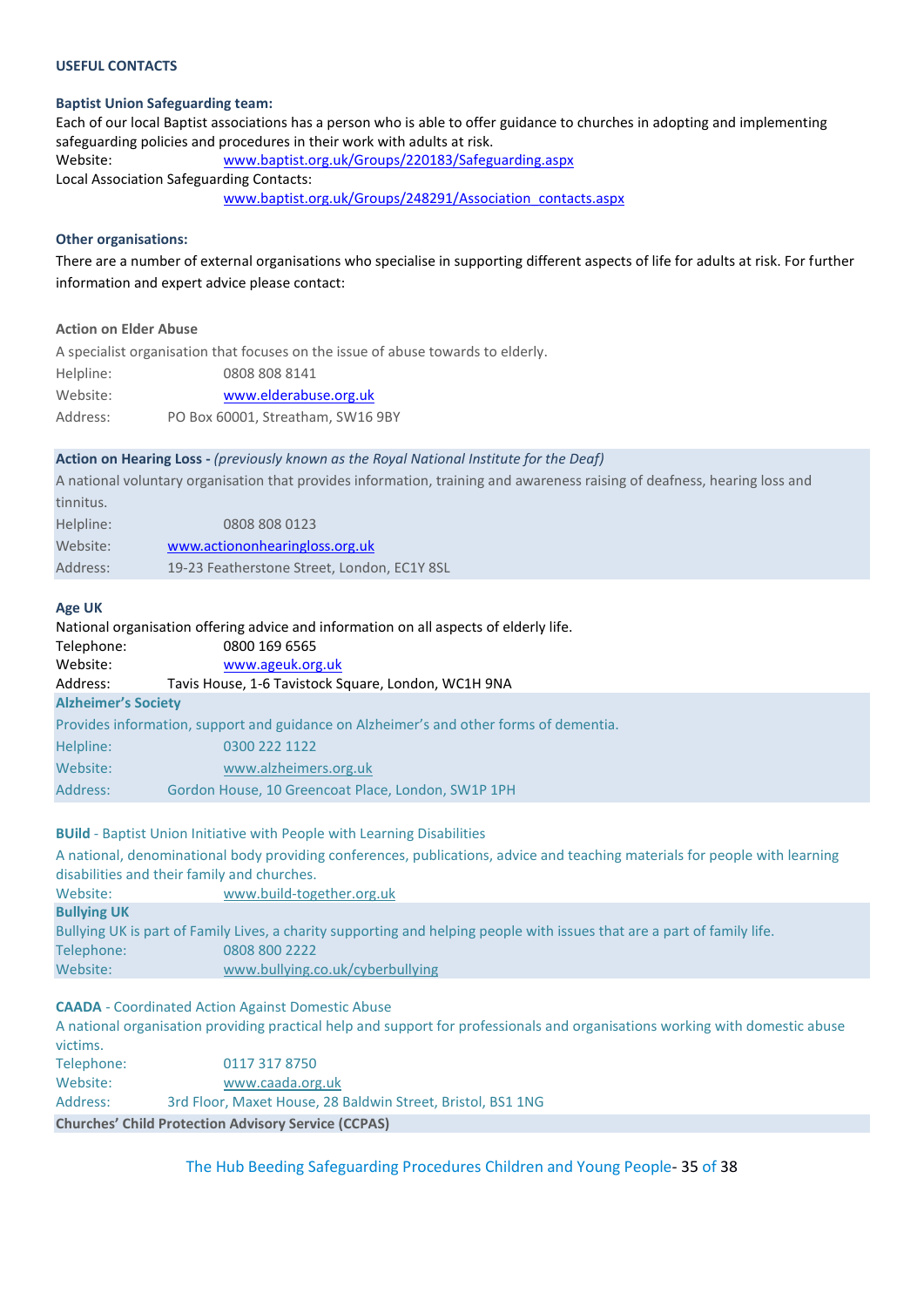CCPAS is an independent Christian Safeguarding charity which offers training and resources for churches and a 24 hour helpline for all safeguarding issues and disclosures

Helpline: 0845 120 4550 Telephone: 01322 517817 Website: [www.ccpas.co.uk](http://www.ccpas.co.uk/) Address: PO Box 133, Swanley, Kent, BR8 7UQ

#### **The Cybersmile Foundation**

A non-profit organisation trying to combat cyber abuse. Website: [www.cybersmile.org](http://www.cybersmile.org/)

#### **DDC – Due Diligence Checking**

DDC supports organisations by providing criminal records services, training and advice. From 1 November 2015 they are the DBC checking organisation for BUGB.

Telephone: 0845 644 3298

Website[: http://www.ddc.uk.net](http://www.ddc.uk.net/)

Address: Due Diligence Checking Ltd, Meltongate House, 1282a Melton Road, Syston, Leicester, LE7 2HD

#### **Disclosure & Barring Service (DBS)**

|                | DBS carries out criminal records checks on employees and volunteers working with children, young people and adults at risk. |
|----------------|-----------------------------------------------------------------------------------------------------------------------------|
| Telephone:     | 0870 90 90 811                                                                                                              |
| Email address: | customerservices@dbs.gsi.gov.uk                                                                                             |
| Website:       | www.gov.uk/government/organisations/disclosure-and-barring-service                                                          |

#### **Independent Age**

A charity that provides advice and support for older people, their families and professionals on community care and other issues. Telephone: 0800 319 6789

| <b>ICICDIIUIIC.</b> | <u>UUUU JIJ UTUJ</u>              |
|---------------------|-----------------------------------|
| Website:            | www.independentage.org            |
| Address:            | 18 Avonmore Road, London, W14 8RR |
|                     |                                   |

#### **Livability**

Previously known as The Shaftesbury Society, it is a Christian charity working with disabled and disadvantaged people to help achieve social inclusion, empowerment and justice.

| Telephone: | 020 7452 2000                        |
|------------|--------------------------------------|
| Website:   | www.livability.org.uk                |
| Address:   | 50 Scrutton Street, London, EC2A 4XQ |
|            |                                      |

#### **MENCAP**

A national organisation that works in partnership with people with a learning disability, offering support, advice and advocacy services.

| Telephone: | 0808 808 1111                     |
|------------|-----------------------------------|
| Website:   | www.mencap.org.uk                 |
| Address:   | 123 Golden Lane, London, EC1Y ORT |
|            |                                   |

#### **Methodist Homes for the Aged**

MHA provides care, accommodation and support services to older people throughout Britain.

- Telephone: 01332 296200
- Website: [www.mha.org.uk](http://www.mha.org.uk/)
- Address: Epworth House, Stuart Street, Derby DE1 3EQ

#### **Mind**

Mental health charity offering advice and support for people in mental distress and their families.

The Hub Beeding Safeguarding Procedures Children and Young People - 36 of 38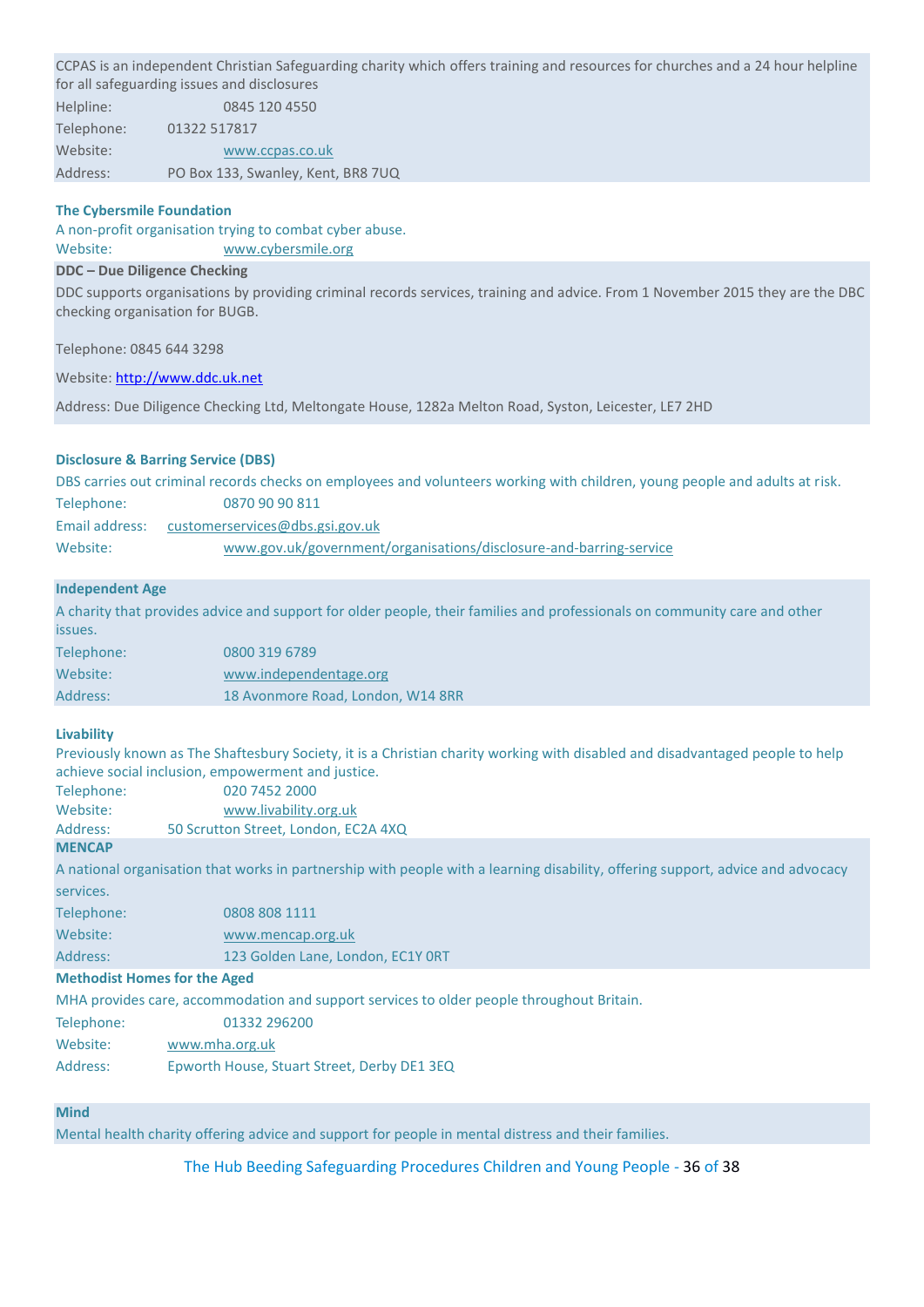| Email:   | contact@mind.org.uk             |  |
|----------|---------------------------------|--|
|          |                                 |  |
| Website: | www.mind.org.uk                 |  |
| Address: | 15-19 Broadway, London, E15 4BQ |  |

#### **Police**

If there is a serious danger that an adult at risk may be in imminent risk of harm then call the police. In an emergency, it is appropriate to dial 999. The police non-emergency number is 101.

#### **Royal National Institute for the Blind (RNIB)**

A national voluntary organisation focusing on the needs of blind and partially sighted people. RNIB offers help with advice, aids and equipment.

| Helpline: | 0303 123 9999                     |
|-----------|-----------------------------------|
| Website:  | www.rnib.org.uk                   |
| Address:  | 105 Judd Street, London, WC1H 9NE |

#### **The Relatives and Residents Association**

| Gives advice and support to older people in care homes and their relatives and friends. |                                                        |  |
|-----------------------------------------------------------------------------------------|--------------------------------------------------------|--|
| Advice line:                                                                            | 020 7359 8136                                          |  |
| Website:                                                                                | www.relres.org                                         |  |
| Address:                                                                                | 1 The Ivories, 6-18 Northampton Street, London, N1 2HY |  |

#### **Respond**

|            | Support and help for victims of abuse who have learning difficulties, and their families. |
|------------|-------------------------------------------------------------------------------------------|
| Telephone: | 0808 808 0700                                                                             |
| Website:   | www.respond.org.uk                                                                        |

#### **Samaritans**

The service provides emotional support for people who are experiencing feelings of distress or despair, including those which may lead to suicide.

| Helpline: | 08457 90 90 90 (available 24 hours a day) |
|-----------|-------------------------------------------|
| Website:  | www.samaritans.org                        |

#### **Scope**

A national charity that provides support, information and advice to people with disabilities and their families.

| Telephone: | 0808 800 3333         |
|------------|-----------------------|
| Email:     | helpline@scope.org.uk |
| Website:   | www.scope.org.uk      |

#### **selfharmUK**

An online organisation that offers information, advice, support and training on the subject of self-harm. It is primarily focused on self-harming young people and those who work with them.

Website: [www.selfharm.co.uk](http://www.selfharm.co.uk/)

#### **Survivors UK**

| Support for survivors of male rape or sexual abuse.                                |                      |  |
|------------------------------------------------------------------------------------|----------------------|--|
| Email:                                                                             | info@survivorsuk.org |  |
| Website:                                                                           | www.survivorsuk.org  |  |
| Address: Unit 1, Queen Anne Terrace, Sovereign Court, The Highway, London, E1W 3HH |                      |  |

The Hub Beeding Safeguarding Procedures Children and Young People- 37 of 38